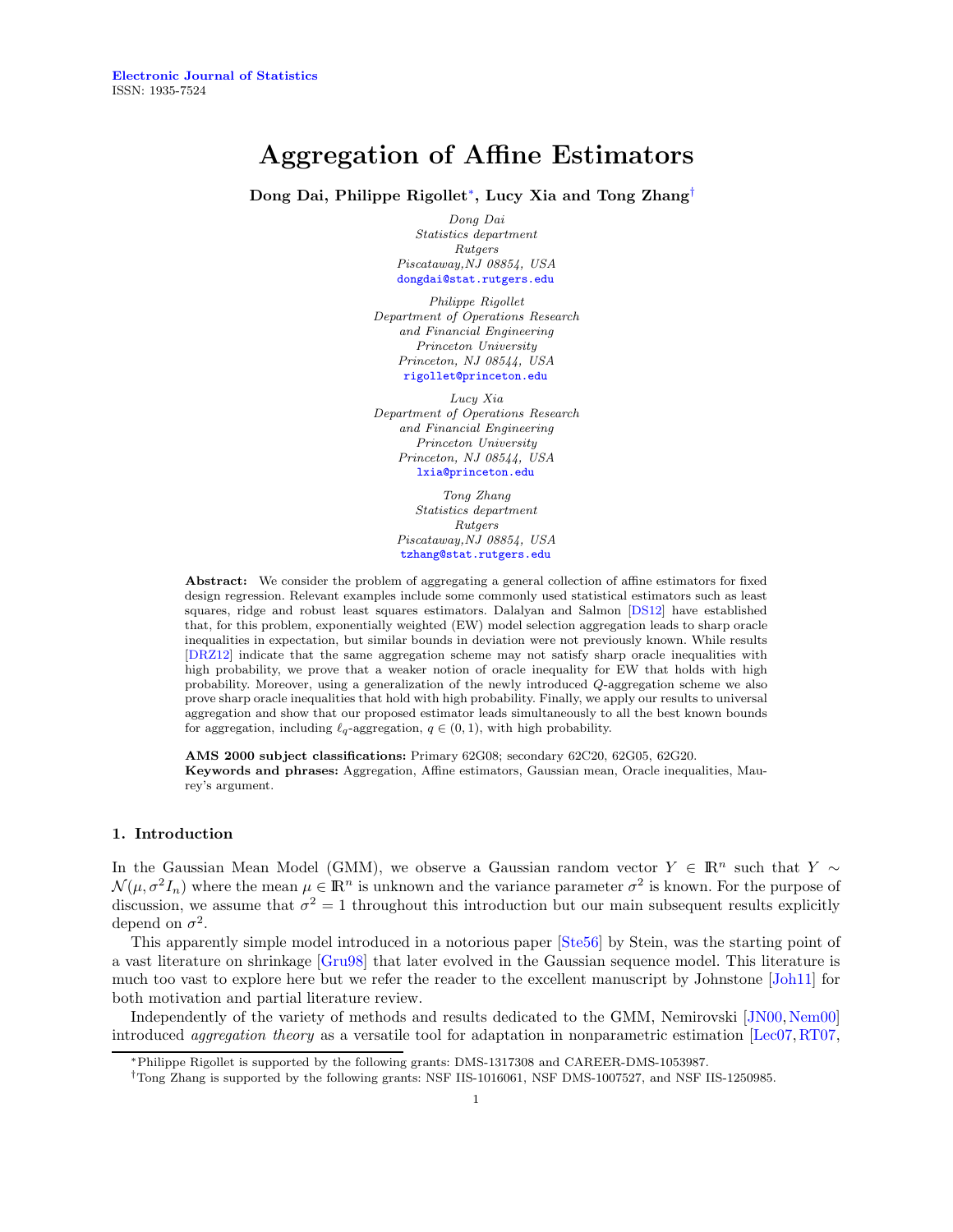[Yan04\]](#page-18-3), but also more recently in high dimensional regression [\[LB06,](#page-17-6) [RT11,](#page-18-4) [DS12\]](#page-17-0). In all these results, exponential weights have played a key role (see [\[RT12\]](#page-18-5) for a recent survey). Specifically, we focus here on model selection aggregation where, given a family of estimators  $\hat{\mu}_1, \dots, \hat{\mu}_M$ , the goal is to mimic the best of them. Originally, aggregation was accompanied with a sample splitting scheme in which the sample was split into two parts: the first one to construct various estimators and the second to aggregate them. For example, this approach was practically implemented in [\[RT07\]](#page-18-2) for density estimation and in [\[Lec07\]](#page-17-5) for classification. The advantage of sample splitting is that it allows to freeze the first sample and therefore treat the estimators to be aggregated as deterministic functions that only satisfy mild boundedness assumption. This is the framework of *pure aggregation* under which most of the developments have been made starting from the seminal works on aggregation [\[JN00,](#page-17-4)[Nem00,](#page-18-1)[Tsy03\]](#page-18-6). Pure model selection aggregation in the GMM can be described as follows. Given  $M \ge 2$  vectors  $\mu_1, \ldots, \mu_M$ , the goal is to construct an estimator  $\hat{\mu}$  called *aggregate*, using the observation  $Y$  and such that

$$
\|\hat{\mu} - \mu\|^2 - \min_{1 \le j \le M} \|\mu_j - \mu\|^2
$$

is as small as possible, where  $\|\cdot\|$  denotes the Euclidean distance on  $\mathbb{R}^n$ . Bounds on this quantity are called sharp oracle inequalities. While not directly connected to Stein's original result on admissibility [\[Ste56\]](#page-18-0), it turns out that for aggregation too, the most natural choice  $\hat{\mu} = \mu_{\hat{\jmath}}$  where  $\hat{\jmath} = \operatorname{argmin}_{1 \leq j \leq M} ||\mu_j - Y||^2$  is suboptimal. Nevertheless, this problem is by now well understood and various optimal choices for  $\hat{\mu}$  relying on model averaging rather than model selection were proposed and proved to be optimal (see [\[RT12\]](#page-18-5) and references therein). Two approaches have been employed successfully. The first family of methods is based on exponential weights [\[DT07,](#page-17-7) [DT08\]](#page-17-8). Following original ideas of Catoni [\[Cat99\]](#page-17-9) and Yang [\[Yan99\]](#page-18-7), it can be proved that for any *prior* probability distribution  $\pi = (\pi_1, \ldots, \pi_M)$  on  $[M] = \{1, \ldots, M\}$ , there exists an aggregate  $\hat{\mu}^{\text{EW}}$  based on exponential weights that satisfies the following *sharp oracle inequality*:

<span id="page-1-0"></span>
$$
\mathbb{E} \|\hat{\mu}^{\text{EW}} - \mu\|^2 \le \min_{1 \le j \le M} \left\{ \|\mu_j - \mu\|^2 + C \log\left(\frac{1}{\pi_j}\right) \right\},\tag{1.1}
$$

where here and in what follows  $C > 0$  is a numerical constant that may change from line to line. In particular, if  $\pi$  is chosen to be the uniform distribution, this estimator attains the optimal rate  $C \log(M)$  [\[RT11\]](#page-18-4) that is independent of the dimension n. Nevertheless, it was observed in  $[DRZ12]$  that the random quantity  $\|\hat{\mu}^{EW} - \mu\|^2$  may have fluctuation of order  $\sqrt{n}$  around its expectation so that the bound [\(1.1\)](#page-1-0) may fail to accurately describe the risk of  $\hat{\mu}^{\text{EW}}$ , especially for large dimension n. To overcome this limitation, several methods have been proposed in the literature [\[Aud08,](#page-17-10)[LM09\]](#page-17-11). More recently, a new and flexible method called Q-aggregation was proposed and studied in several settings [\[Rig12,](#page-18-8) [DRZ12,](#page-17-1) [LR14\]](#page-18-9). It enjoys the following property. For any prior  $\pi$  on  $[M]$ , it yields an aggregate  $\hat{\mu}^Q$  that satisfies not only a sharp oracle inequality in expectation of form  $(1.1)$  but also one that holds with high probability:

<span id="page-1-1"></span>
$$
\|\hat{\mu}^{Q} - \mu\|^{2} \le \min_{1 \le j \le M} \left\{ \|\mu_{j} - \mu\|^{2} + C \log\left(\frac{1}{\delta \pi_{j}}\right) \right\},\tag{1.2}
$$

with probability  $1 - \delta$ .

In this paper, we extend this work to the aggregation of not fixed vectors  $\mu_1, \ldots, \mu_M$  but of affine estimators  $\hat{\mu}_1, \ldots, \hat{\mu}_M$  that are of the form  $\hat{\mu}_j = A_j Y + b_j$  for some deterministic matrix-vector pair  $(A_j, b_j)$ . Note that these estimators are constructed using the same observations Y as the ones employed for aggregation. In particular, no sample splitting scheme is needed.

A canonical example of affine estimators where  $A_i$  are projection matrices, was first introduced in [\[LB06\]](#page-17-6) and further studied in [\[RT11\]](#page-18-4) under the light of high-dimensional linear regression. In a remarkable paper, Dalalayan and Salmon [\[DS12\]](#page-17-0) recently extended these setups to a more general family of affine estimators, under mild conditions on matrices  $A_j$ . Nevertheless, all these previous papers are limited to deriving sharp oracle inequalities in expectation of the same type as  $(1.1)$ . Moreover, the lower bounds of  $[DRZ12]$  indicate that the estimators based on exponential weights that are employed in [\[LB06,](#page-17-6) [RT11,](#page-18-4) [DS12\]](#page-17-0) are unlikely to satisfy sharp oracle inequalities with high probability. In this paper, akin to [\[Rig12,](#page-18-8) [DRZ12,](#page-17-1) [LR14\]](#page-18-9), we demonstrate that Q-aggregation succeeds where exponential weights have failed by proving a sharp oracle inequality that holds with high probability in Section [2.1.](#page-3-0) Yet, the situation regarding exponential weights is not desperate as we show in Section [2.2](#page-4-0) that it still leads to a weaker notion of oracle inequalities.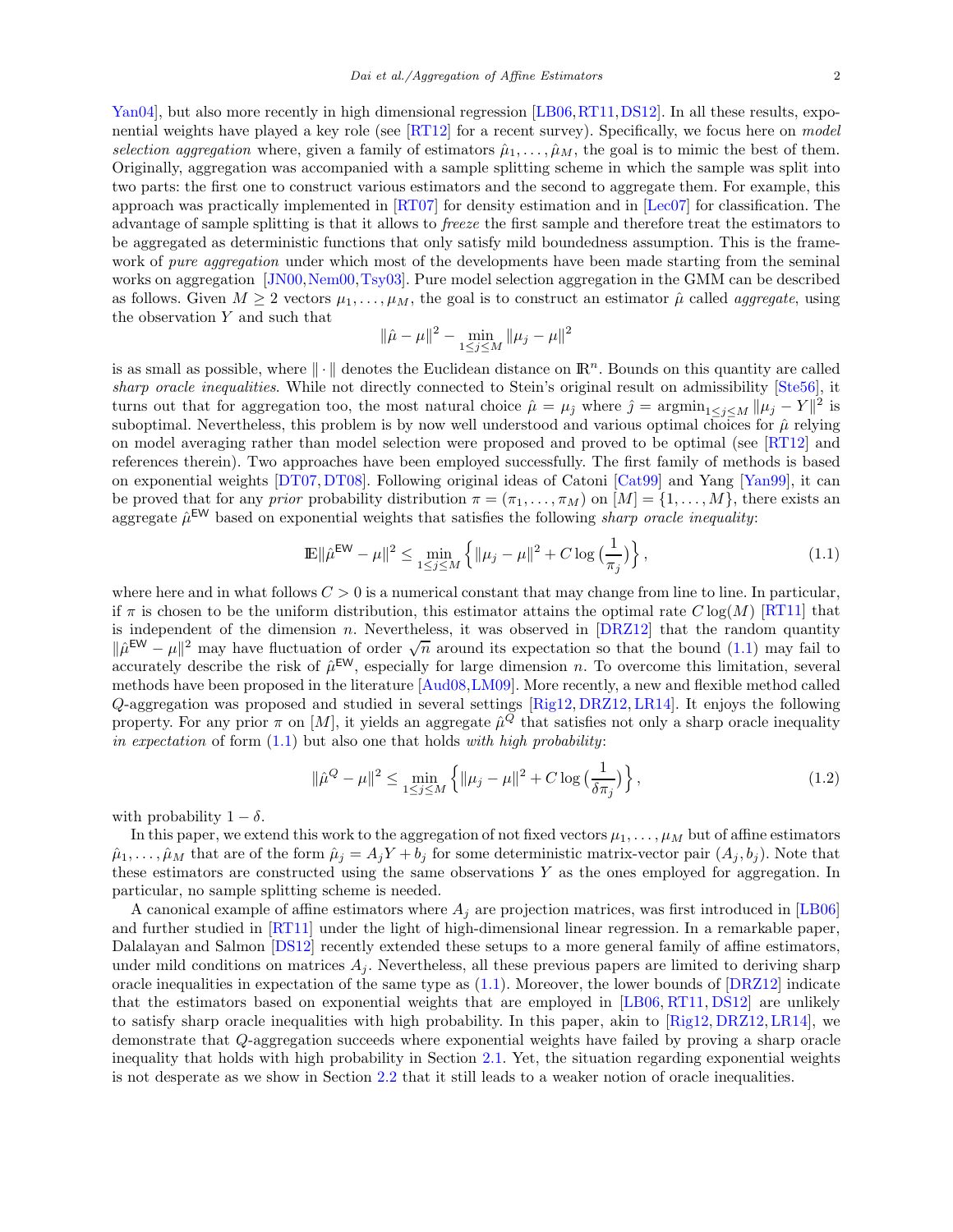The rest of this paper is organized as follows. In the next section, we give a precise description of the problem of model selection aggregation of affine estimators and give a solution to this problem using Q-aggregation. Specifically, in Section [2.1,](#page-3-0) we show that for any *prior* probability distribution  $\pi = (\pi_1, \ldots, \pi_M)$ on  $[M] = \{1, \ldots, M\}$ , there exists an aggregate  $\hat{\mu}^Q$  based on Q-aggregation that satisfies a sharp oracle inequality of the form

$$
\|\hat{\mu}^{Q} - \mu\|^{2} \le \min_{j \in [M]} \left\{ \|\hat{\mu}_{j} - \mu\|^{2} + C \log\left(\frac{1}{\pi_{j}}\right) + 4\sigma^{2} \operatorname{Tr}(A_{j}) \right\},\tag{1.3}
$$

that holds both in expectation and with high probability, where  $Tr(A_i)$  denotes the trace of  $A_i$ . We continue by proving in Section [2.2](#page-4-0) that for any  $\varepsilon > 0$ , there exists a choice of the temperature parameter for which the better known aggregate  $\hat{\mu}^{\text{EW}}$  based on exponential weights satisfies a *weak oracle inequality* that holds with high probability

$$
\|\hat{\mu}^{\text{EW}} - \mu\|^2 \le \min_{j \in [M]} \left\{ (1+\varepsilon) \|\hat{\mu}_j - \mu\|^2 + \frac{C}{\varepsilon} \log \left( \frac{1}{\pi_j} \right) + 8\sigma^2 \operatorname{Tr}(A_j) \right\}.
$$
 (1.4)

Such an inequality completes the sharp oracle inequality of [\[DS12\]](#page-17-0) that holds in expectation.

We give applications of these oracle inequalities to sparsity pattern aggregation and universal aggregation in Section [3.](#page-5-0) In particular, we show that Q-aggregation of projection estimators leads to the first sharp oracle inequalities that hold with high probability for these two problems. By "high probability", we mean a statement that holds with probability at least  $1 - \delta$ ,  $0 < \delta < 1/2$ . Our results below exhibit explicit dependence on  $\delta$ .

NOTATION: For any integer n, the set of integers  $\{1, \ldots, n\}$  is denoted by  $[n]$ . We denote by  $Tr(A)$  and  $Rk(A)$ respectively the trace and the rank of a square matrix A. We denote by  $\|\cdot\|$  the Euclidean norm of  $\mathbb{R}^n$ and by  $|J|$  the cardinality of a finite set J. For any real numbers  $a_1, \ldots, a_n$ , diag $(a_1, \ldots, a_n)$  denotes the  $n \times n$  diagonal matrix with  $a_1, \ldots, a_n$ , on the diagonal. The indicator function is denoted by  $\mathbb{I}(\cdot)$  and for any integer  $n, K \subset [n]$ ,  $\mathbb{I}_K$  denotes the vector  $v \in \{0,1\}^n$  with jth coordinate given by  $v_j = 1$  iff  $j \in K$ . For any matrix  $B, B^{\dagger}$  denotes the Moore-Penrose pseudoinverse of B. The operator norm of a matrix is denoted by  $\|\cdot\|_{\text{op}}$ . The cone of  $n \times n$  symmetric positive semidefinite matrices is denoted by  $\mathcal{S}_n$ . The flat simplex of  $\mathbb{R}^M$  is denoted by  $\Lambda_M$  and is defined by

$$
\Lambda_M = \Big\{\theta \in {\rm I\!R}^M \,:\, \theta_j \geq 0\,, \sum_{j=1}^M \theta_j = 1\Big\}
$$

The set  $\Lambda_M$  can be identified to the set of probability measures on [M] and for any  $\theta, \pi \in \Lambda_M$ , we define the Kullback-Leibler divergence between these two measures by

$$
\mathcal{K}(\theta, \pi) = \sum_{j=1}^{M} \theta_j \log \left( \frac{\theta_j}{\pi_j} \right),
$$

with the usual convention that  $0 \log(0) = 0$ ,  $0 \log(0/0) = 0$  and  $\theta \log(\theta/0) = +\infty$ ,  $\forall \theta > 0$ . Finally, throughout the paper, we use the notation  $\overline{\log}(x)$  to denote the function  $\overline{\log}(x) = (\log x) \vee 1$ .

#### 2. Aggregation of affine estimators

Recall that the Gaussian Mean Model (GMM) can be written as follows. One observes  $Y \in \mathbb{R}^n$  such that

<span id="page-2-0"></span>
$$
Y = \mu + \xi, \qquad \xi \sim \mathcal{N}(0, \sigma^2 I_n). \tag{2.1}
$$

Throughout this paper and in accordance with [\[DS12\]](#page-17-0), we call an affine estimator of  $\mu$  any estimator  $\hat{\mu}$  of the form

$$
\hat{\mu} = AY + b,\tag{2.2}
$$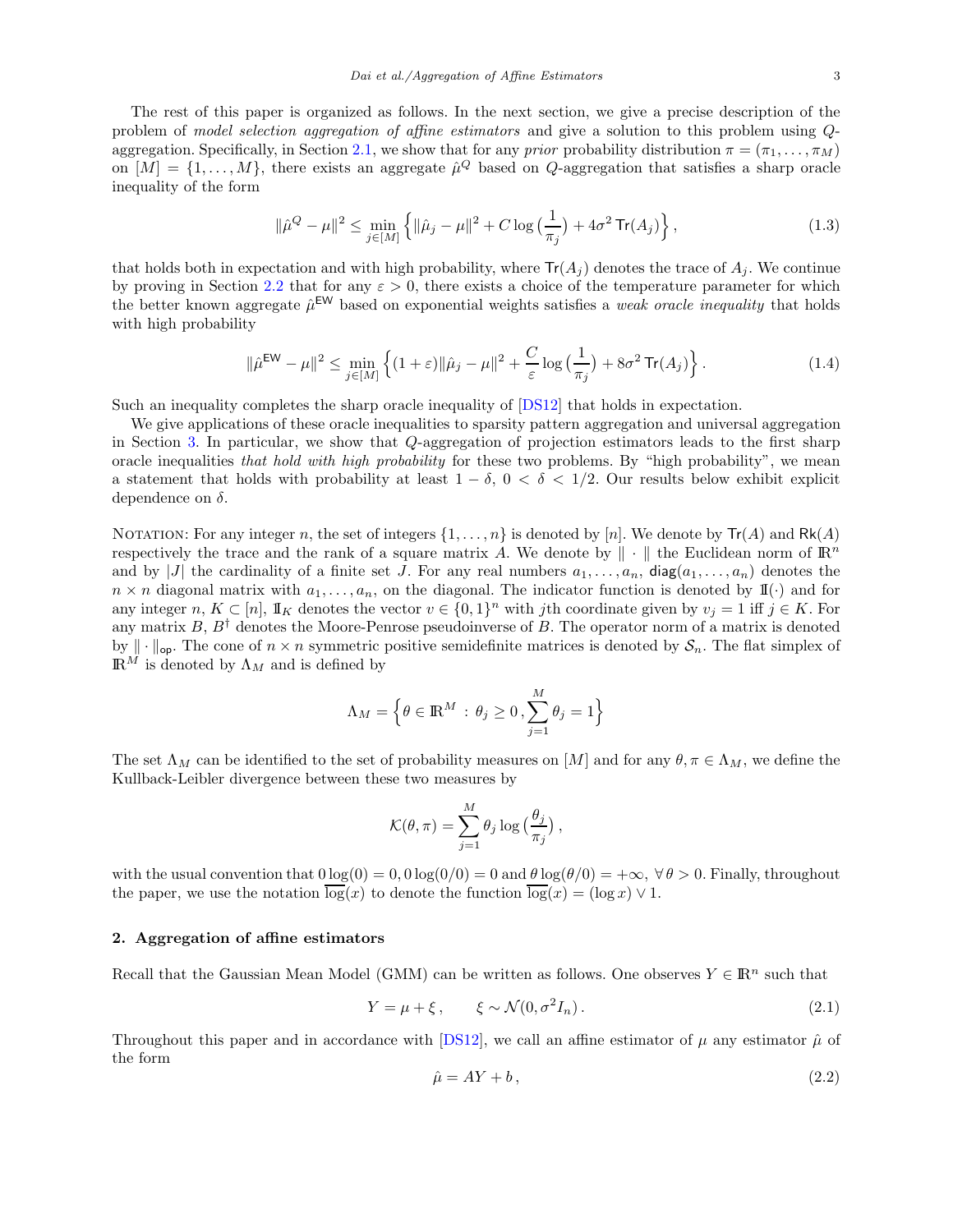where  $A \in \mathcal{S}_n$  is a  $n \times n$  matrix and  $b \in \mathbb{R}^n$  is a *n*-dimensional vector. Note that unlike [\[DS12\]](#page-17-0), we impose that that A be symmetric. While such an assumption can be relaxed, all examples presented in [\[DS12\]](#page-17-0) involve symmetric matrices. Both A and b are deterministic.

Given a family of affine estimators  $\hat{\mu}_1, \dots, \hat{\mu}_M$ , where  $\hat{\mu}_j = A_j Y + b_j$  and a prior probability measure  $\pi = (\pi_1, \ldots, \pi_M)$  on these estimators, our goal is to construct an aggregate  $\tilde{\mu}$  such that

<span id="page-3-1"></span>
$$
\|\tilde{\mu} - \mu\|^2 \le (1 + \varepsilon) \|\hat{\mu}_j - \mu\|^2 + C \Big[ \log \big(\frac{1}{\delta \pi_j}\big) + T_j \Big],\tag{2.3}
$$

with probability  $1 - \delta$  for any  $j \in [M]$ , where  $T_j > 0$  is as small as possible and  $\varepsilon \geq 0$ . As we will see, we can achieve  $\varepsilon = 0$  using Q-aggregation but only prove a weak oracle inequality with  $\varepsilon > 0$  in Section [2.2](#page-4-0) using exponential weights.

Inequalities of the form [\(2.3\)](#page-3-1) with  $\varepsilon > 0$  can be of interest as long as there exists a candidate affine estimator  $\hat{\mu}_i$  that is close to  $\mu$  with high probability. Several examples where it is the case are described in [\[DS12\]](#page-17-0).

Our results below hold under the following general condition on the family of matrices  $\{A_j\}_{j\in[M]}$ .

<span id="page-3-2"></span>**Condition 1.** There exists a finite  $V > 0$  such that  $\max_{j \in [M]} ||A_j||_{op} = V$ .

Note that Condition [1](#page-3-2) excludes matrices  $A_j$  that lead to inadmissible estimators of the Gaussian mean  $\mu$  [\[Coh66\]](#page-17-12). To illustrate the purpose of aggregating affine estimators and the relevance of Condition [1,](#page-3-2) observe that a large body of the literature on the GMM studies estimators of the form  $AY$ , where  $A = \text{diag}(a_1, \ldots, a_n)$ is a diagonal matrix with elements  $a_j \in [0,1]$  for all  $j = 1, \ldots, n$ . If  $\mu$  is assumed to belong to some family of regularity classes such as Sobolev ellipsoids, Besov classes, tail classes, it has been proved that such estimators are minimax optimal (see [\[CT01,](#page-17-13) [Tsy09,](#page-18-10) [Joh11\]](#page-17-3)). Commonly used examples include ordered projection estimators, spline estimators and Pinsker estimators (see [\[DS12\]](#page-17-0) for a detailed description). These estimators are known to be minimax optimal over Sobolev ellipsoids [\[Pin80,](#page-18-11)[GN92,](#page-17-14) [Tsy09\]](#page-18-10). Diagonal filters trivially satisfy Condition [1](#page-3-2) with  $V = 1$ .

We give details of a specific application to sparsity pattern aggregation and its consequences on universal aggregation in Section [3.](#page-5-0)

#### <span id="page-3-0"></span>2.1. Sharp oracle inequalities using Q-Aggregation

In this section, we state our main result: a sharp oracle inequality for an aggregate of affine estimators based on Q-aggregation. Specifically, we consider the problem of aggregating general affine estimators  $\hat{\mu}_i$  =  $A_jY + b_j, j \in [M]$  that satisfy Condition [1.](#page-3-2) Note that unlike [\[DS12\]](#page-17-0), we do not require that matrices  $A_j, j \in [M]$  commute and we make no assumption on the vectors  $b_j, j = 1, \ldots, M$ . Moreover, our results can be extended to an infinite family  $\{(A_{\lambda},b_{\lambda}), \lambda \in \mathcal{L}\}\$ as in [\[DS12\]](#page-17-0) but we prefer to present our result in the discrete case for the sake of clarity.

For any  $\theta \in \mathbb{R}^M$ , let  $\mu_\theta$  denote the linear combination of some given affine estimators  $\hat{\mu}_1, \ldots, \hat{\mu}_M$  that is defined by

$$
\mu_{\theta} = \sum_{j=1}^{M} \theta_j \hat{\mu}_j.
$$

Our goal is to find a vector  $\hat{\theta} \in \mathbb{R}^M$  such that the aggregate  $\mu_{\hat{\theta}}$  mimics the affine estimator  $\hat{\mu}_j$  that is the closest to the true mean  $\mu$ .

In this paper, we consider a generalization of the Q-aggregation scheme of static models that was developed in [\[Rig12,](#page-18-8)[DRZ12\]](#page-17-1). To that end, fix a prior probability distribution  $\pi \in \Lambda_M$  and for any  $\theta \in \Lambda_M$ , define

<span id="page-3-4"></span>
$$
Q(\theta) = \nu \sum_{j=1}^{M} \theta_j \|Y - \hat{\mu}_j\|^2 + (1 - \nu) \|Y - \mu_{\theta}\|^2 + \sum_{j=1}^{M} \theta_j C_j + \lambda \mathcal{K}(\theta, \pi),
$$
\n(2.4)

where  $\nu \in (0,1)$  and  $\lambda > 0$  are tuning parameters, and  $C_j$  is set to be

<span id="page-3-3"></span>
$$
C_j = 4\sigma^2 \operatorname{Tr}(A_j). \tag{2.5}
$$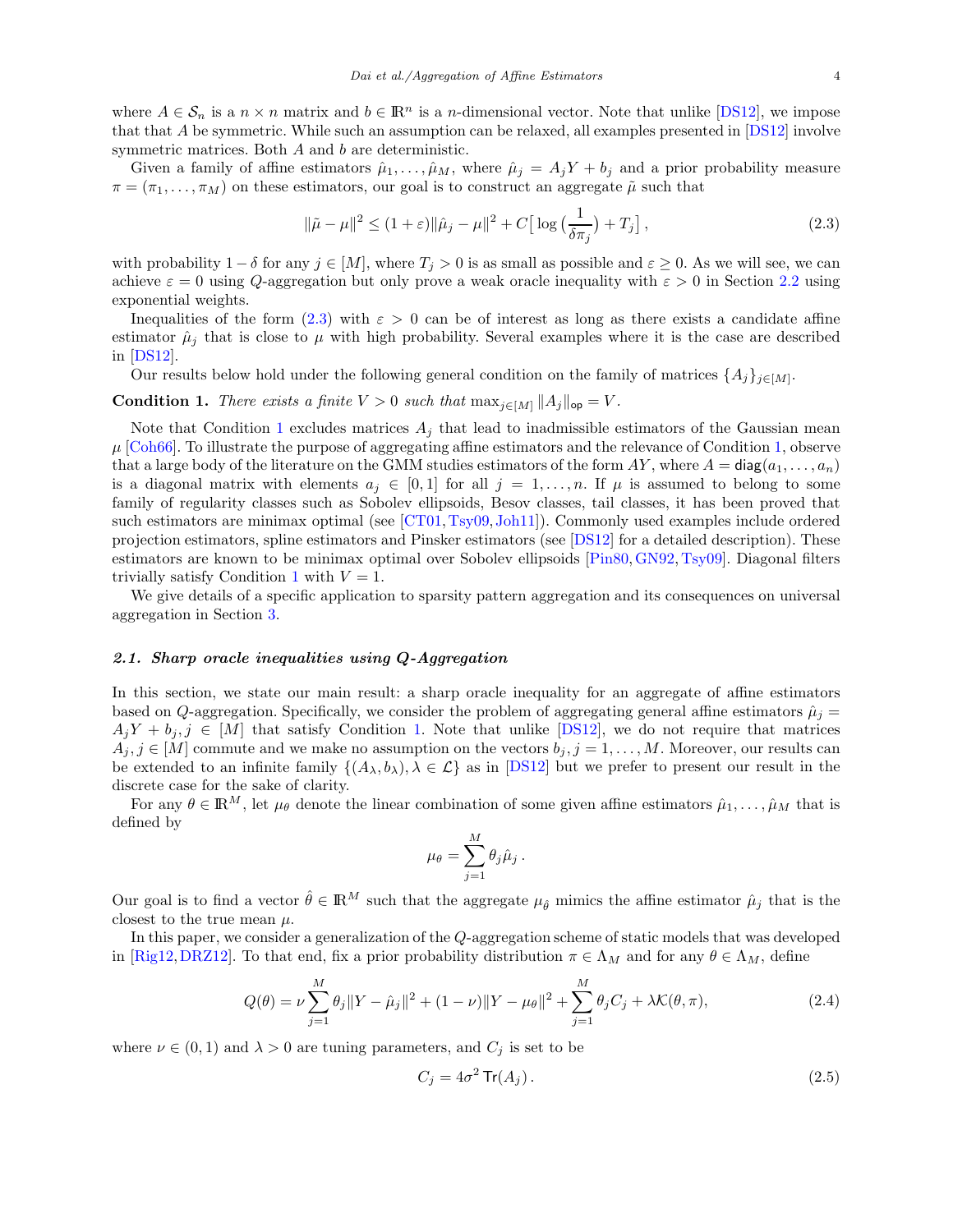Let now  $\hat{\theta}$  be defined as

<span id="page-4-2"></span>
$$
\hat{\theta} \in \underset{\theta \in \Lambda_M}{\operatorname{argmin}} Q(\theta). \tag{2.6}
$$

The resulting estimator  $\mu_{\hat{\theta}}$  is called Q-aggregate estimator of  $\mu$ . Theorem [1](#page-4-1) is our main result.

<span id="page-4-1"></span>**Theorem 1.** Consider the GMM [\(2.1\)](#page-2-0) and let  $\hat{\mu}_j = A_j Y + b_j$ ,  $j \in [M]$  be affine estimators of  $\mu$  together with a prior distribution  $\pi = (\pi_1, \ldots, \pi_M)$  on these estimators and let  $V = \max_{j \in [M]} ||A_j||_{op}$ . Let  $\hat{\mu}^Q = \mu_{\hat{\theta}}$  be the Q-aggregate estimator with  $\hat{\theta}$  defined in [\(2.6\)](#page-4-2) with tuning parameters  $\nu \in (0,1)$  and  $\lambda \ge \frac{8\sigma^2}{\min(\nu,1-\nu,2/(3V))}$ . Then for any  $\delta > 0$ , any  $j \in [M]$ , with probability at least  $1 - \delta$ , we have

<span id="page-4-5"></span>
$$
\|\hat{\mu}^{Q} - \mu\|^{2} \le \min_{j \in [M]} \left\{ \|\hat{\mu}_{j} - \mu\|^{2} + C_{j} + 2\lambda \log(\frac{1}{\pi_{j}\delta}) \right\}.
$$
\n(2.7)

Moreover, the same Q-aggregate estimator  $\hat{\mu}^{Q}$  satisfies

<span id="page-4-4"></span>
$$
\mathbb{E} \|\hat{\mu}^{Q} - \mu\|^{2} \le \min_{j \in [M]} \left\{ \mathbb{E} \|\hat{\mu}_{j} - \mu\|^{2} + C_{j} + \lambda \log(\frac{1}{\pi_{j}}) \right\}.
$$
\n(2.8)

A few remarks are in order. Note that the oracle inequality of Theorem [1](#page-4-1) is sharp since the leading term  $\|\hat{\mu}_j - \mu\|^2$  has multiplicative constant 1. A similar oracle inequality was obtained in [\[DS12\]](#page-17-0) bit our main theorem above presents significant differences. First, and this is the main contribution of this paper, the above oracle inequality holds with high probability whereas the ones in [\[DS12\]](#page-17-0) only hold in expectation. Nevertheless, our model is simpler than the one studied in [\[DS12\]](#page-17-0) who study heteroskedastic regression. Moreover, the bound in [\[DS12,](#page-17-0) Theorem 2] is "scale-free" whereas ours depends critically on the size of the matrices  $A_j$  via  $C_j$  and V. We believe that this dependence cannot be avoided in high probability bounds as such quantities essentially control the deviations of estimators. As we will see, the bounds of Theorem [1](#page-4-1) are sufficient to perform sparsity pattern aggregation and universal aggregation optimally.

#### <span id="page-4-0"></span>2.2. Weak oracle inequality using exponential weights

The oracle inequalities  $(1.1)$  and  $(1.2)$  are *sharp* in contrast to *weak* oracle inequalities where the right-hand side of  $(1.1)$  or  $(1.2)$  is replaced by

$$
\min_{1 \le j \le M} \{ (1+\varepsilon) ||\mu_j - \mu||^2 + C_j + \frac{C}{\varepsilon} \log \left( \frac{1}{\delta \pi_j} \right) \},
$$

for some  $\varepsilon > 0$  (see [\[LM12\]](#page-17-15) for a discussion on the difference between sharp and weak oracle inequalities). While they appear to be quite similar, some estimators do satisfy weak oracle inequalities while they do not satisfy sharp ones. This is the case of the aggregate with exponential weight that provably fails to satisfy a sharp oracle inequality with high probability in a certain setups [\[DRZ12,](#page-17-1) Proposition 2.1].

To prove weak oracle inequalities that hold with high probability, we modify the aggregate studied in [\[DS12\]](#page-17-0). Recall that  $\hat{\mu}_j = A_j Y + b_j, j \in [M]$  is a family of affine estimators equipped with a prior probability distribution  $\pi \in \Lambda_M$  and that  $C_j$  is defined in [\(2.5\)](#page-3-3). Let  $\hat{\theta} \in \Lambda_M$  be the vector of exponential weights defined by

<span id="page-4-3"></span>
$$
\hat{\theta}_j \propto \pi_j \exp\left(-\frac{\|Y - \hat{\mu}_j\|^2 + C_j}{\lambda}\right), \quad j \in [M].
$$
\n(2.9)

The parameter  $\lambda > 0$  is often referred to as *temperature parameter*. It is not hard to show (see, e.g., [\[Cat04,](#page-17-16) p. 160) that  $\hat{\theta}$  is the solution of the following optimization problem:

$$
\hat{\theta} \in \underset{\theta \in \Lambda_M}{\text{argmin}} \left\{ \sum_{j=1}^M \theta_j \|Y - \hat{\mu}_j\|^2 + \sum_{j=1}^M \theta_j C_j + \lambda \mathcal{K}(\theta, \pi) \right\}.
$$
\n(2.10)

Observe that the above criterion corresponds to Q defined in [\(2.4\)](#page-3-4) with  $\nu = 1$ , that is without the quadratic term in  $\theta$ . We believe that this quadratic term is key in obtaining sharp oracle inequalities that hold with high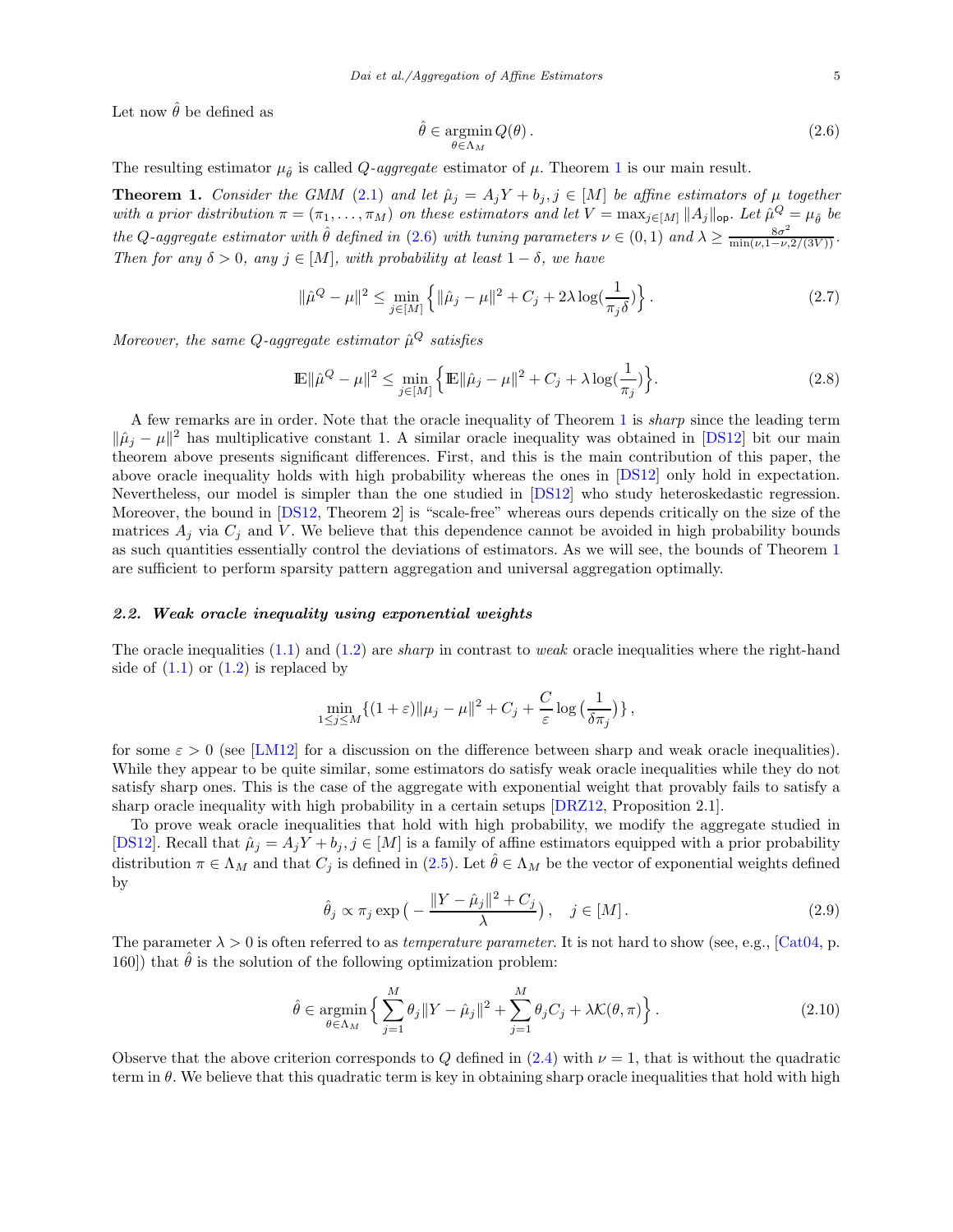probability. We already know from previous work [\[LB06,](#page-17-6)[RT11,](#page-18-4)[RT12,](#page-18-5)[DS12\]](#page-17-0) that this term is not necessary to obtain sharp oracle inequalities that hold in expectation. As illustrated below, it is also not required to get weak oracle inequalities, even with high probability.

Denote by  $\hat{\mu}^{\text{EW}} = \sum_{j=1}^{M} \hat{\theta}_j \hat{\mu}_j$  the aggregate with exponential weights  $\hat{\theta}_j$ ,  $j \in [M]$  defined in [\(2.9\)](#page-4-3).

<span id="page-5-1"></span>**Theorem 2.** Let the conditions of Theorem [1](#page-4-1) hold. Let  $\hat{\mu}^{\text{EW}} = \mu_{\hat{\theta}}$  be the aggregate with exponential weights  $\hat{\theta}$  defined in [\(2.9\)](#page-4-3) with tuning parameter  $\lambda \geq 4\sigma^2(16\vee 3V)$ . Then for any  $\delta > 0$ , with probability at least  $1 - \delta$ , we have

<span id="page-5-2"></span>
$$
\|\mu - \hat{\mu}^{\text{EW}}\|^2 \le \min_{j \in [M]} \left\{ \left(1 + \frac{128\sigma^2}{3\lambda}\right) \|\mu - \hat{\mu}_j\|^2 + 2C_j + 3\lambda \log\left(\frac{1}{\delta \pi_j}\right) \right\}.
$$
 (2.11)

Note that unlike Theorem [1,](#page-4-1) the right-hand side of the above oracle inequality is multiplied by a factor  $1 + \varepsilon > 1$ : it is a weak oracle inequality but it holds with high probability and thus complements the results of  $[DS12]$  on aggregation of affine estimators using exponential weights. Note that the inequality  $(A.8)$ proved in Theorem [2](#page-5-1) gives a slightly stronger bound than [\(2.11\)](#page-5-2), especially in terms of constants. Alquier and Lounci [\[AL11,](#page-17-17) Theorem 3.1] prove the first oracle inequality with high probability using exponential weights. However, their result does not balance the the approximation error and the complexity term which leads to a weaker result than Theorem [3](#page-6-0) below.

# <span id="page-5-0"></span>3. Sparsity pattern aggregation

In this section, we illustrate the power of the two oracle inequalities stated in the previous section. Indeed, carefully selecting the affine estimators  $\hat{\mu}_1, \ldots, \hat{\mu}_M$ , as well as the the prior probability distribution  $\pi$  leads to various optimal results. Some results for diagonal filters can be found in [\[DS12\]](#page-17-0) and we focus here on sparsity pattern aggregation.

Recall the results we have proved in the previous section. With probability at least  $1 - \delta$ , for  $\lambda$  large enough,

$$
\|\mu_{\hat\theta}-\mu\|^2\leq\min_{j\in[M]}\left\{\big(1+\frac{t_1}{\lambda}\big)\|\hat\mu_j-\mu\|^2+t_2C_j+t_3\lambda\log(\frac{1}{\pi_j\delta})\right\}.
$$

where  $(t_1, t_2, t_3) = (0, 1, 2)$  if  $\hat{\theta}$  is computed according to  $(2.6)$  and  $(t_1, t_2, t_3) = (128\sigma^2/3, 2, 3)$  if  $\hat{\theta}$  is computed according to [\(2.9\)](#page-4-3).

In the sequel, we fix  $\nu = 1/2$  in Q-aggregation since this choice leads to the sharpest bounds.

# <span id="page-5-3"></span>3.1. Sparsity pattern aggregation

Let  $X_1, \ldots, X_p \in \mathbb{R}^n$  be given vectors and assume that  $\mu \in \mathbb{R}^n$  can be well approximated by a linear combination of  $X_j, j \in J^*$  for some unknown sparsity pattern  $J^* \subset [p]$ . More precisely, we are interested in sparse linear regression, where the goal is to find a sparse  $\beta \in \mathbb{R}^p$  such that  $\|\mathbb{X}\beta - \mu\|^2$  is small, where  $\mathbb{X} = [X_1, \ldots, X_p]$  is the  $n \times p$  design matrix obtained by concatenating the  $X_j$ 's. Akin to [\[BRT09,](#page-17-18) [RT11\]](#page-18-4), we do not assume that there exists a sparse  $\beta^*$  such that  $\mathbb{X}\beta^* = \mu$  but rather that there may be a systematic error. Oracle inequalities such as the ones described below in Theorems [3](#page-6-0) and [4](#page-7-0) capture the statistical precision of fitting possibly misspecified sparse linear models in the GMM.

To achieve our goal, we follow the same idea as in [\[RT11,](#page-18-4) [RT12\]](#page-18-5) and employ *sparsity pattern aggregation*. The idea can be summarized as follows. For each sparsity pattern of  $\beta$ , compute the least squares estimator and then aggregate these (projection) estimators. Specifically, for each sparsity pattern  $J \subset [p]$  define  $\mathbb{X}_J$  to be the  $n \times |J|$  matrix obtained by concatenating  $X_j$ ,  $j \in J$  and let  $A_J = \mathbb{X}_J (\mathbb{X}_J^\top \mathbb{X}_J)^\dagger \mathbb{X}_J^\top$  denote the projection matrix onto the linear span span( $\mathbb{X}_J$ ) of  $X_j$ ,  $j \in J$ . If  $J^*$  was known, a good candidate to estimate  $\mu$  would be the least squares estimator  $\hat{\mu}_{J^*} = A_{J^*} Y$ . Since  $J^*$  is unknown, we propose to aggregate the affine (actually linear) estimators  $\hat{\mu}_J = A_J Y, J \subset [p]$ . This approach is called *sparsity pattern aggregation* [\[RT11\]](#page-18-4) and can be extended to more general notions of sparsity such as group sparsity or fused sparsity [\[RT12\]](#page-18-5). It yields a family of affine estimators  $\hat{\mu}_J = A_J Y$  such that  $C_J = 4\sigma^2 \text{Tr}(A_J) = 4\sigma^2 \text{Rk}(\mathbb{X}_J)$  and  $V = \max_J ||A_J||_{op} = 1$ .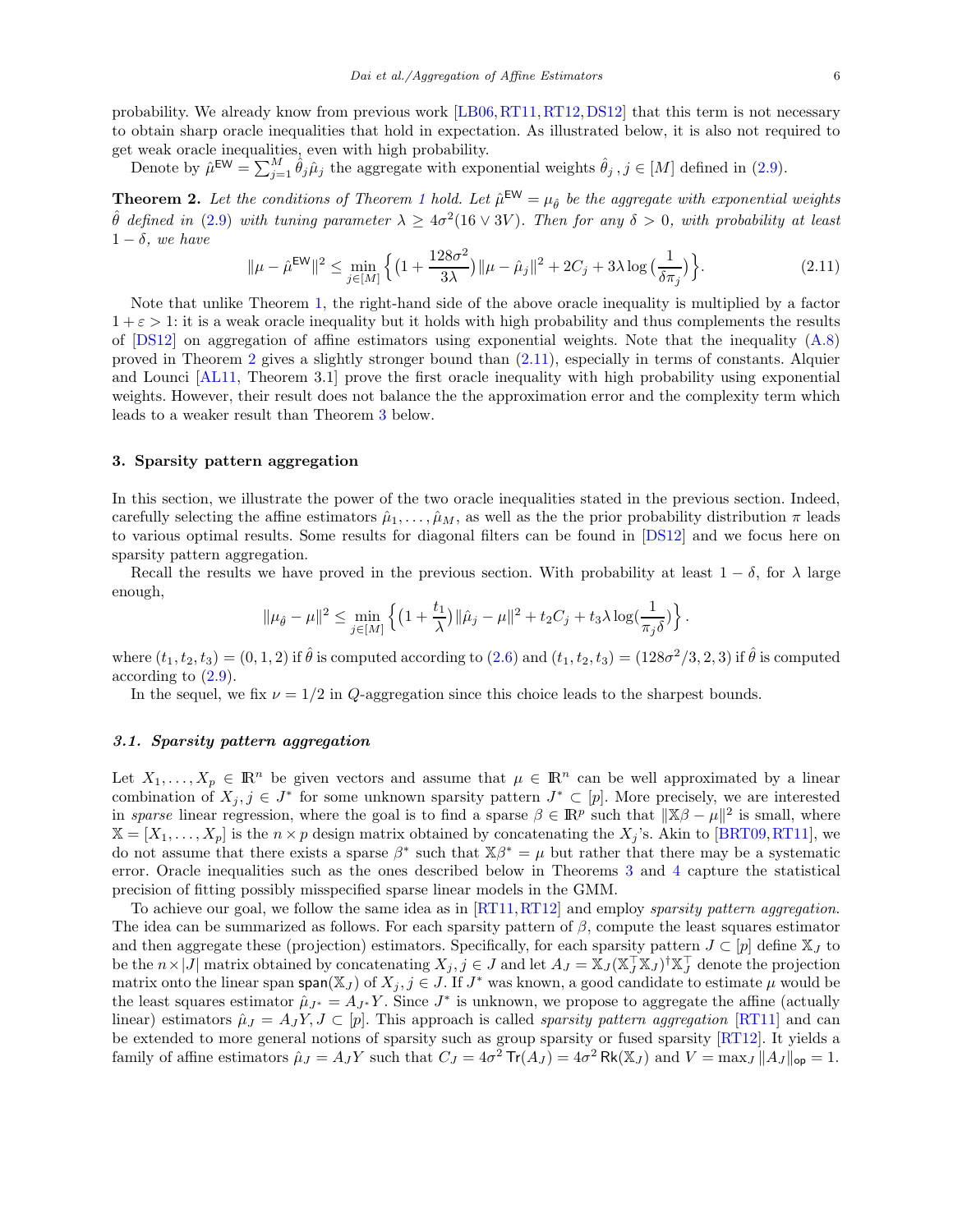Sparsity pattern aggregation has been shown to attain the best available sharp oracle inequalities in expectation [\[RT11,](#page-18-4)[RT12\]](#page-18-5) and one of the main contribution of this paper is to extend these results to results with high probability. Moreover, it leads to universal aggregation with high probability (see Section [3.3\)](#page-8-0).

The key to sparsity pattern aggregation is to employ a correct prior probability distribution. Rigollet and Tsybakov [\[RT12\]](#page-18-5), following [\[LB06,](#page-17-6)[Gir08\]](#page-17-19) suggest to use

<span id="page-6-1"></span>
$$
\pi_J \propto \frac{e^{-|J|}}{\binom{p}{|J|}}.\tag{3.1}
$$

In particular, it exponentially downweights patterns J according to their cardinality.

For any  $\beta \in \mathbb{R}^p \setminus \{0\}$ , let  $|\beta|_0$  denote the number of nonzero coefficients of  $\beta$  and, by convention, let  $|0|_0 = 1.$ 

<span id="page-6-0"></span>**Theorem 3.** Let  $\hat{\mu}_J, J \subset [p]$  be the least squares estimator defined as above, let  $\pi$  be the sparsity prior defined in [\(3.1\)](#page-6-1) and fix  $\delta > 0$ . Then the following statements hold:

(i) For  $\lambda \geq 12\sigma^2$ , with probability at least  $1-\delta$ , the Q-aggregate estimator  $\hat{\mu}^Q$  satisfies

<span id="page-6-3"></span>
$$
\|\hat{\mu}^Q - \mu\|^2 \le \min_{\beta \in \mathbb{R}^p} \left\{ \|\mathbb{X}\beta - \mu\|^2 + 6(\lambda + \sigma^2)|\beta|_0 \log\left(\frac{2ep}{|\beta|_0 \delta}\right) \right\}.
$$
 (3.2)

(ii) For  $\lambda \geq 64\sigma^2$ , with probability at least  $1-\delta$ , the aggregate with exponential weights  $\hat{\mu}^{\text{EW}}$  satisfies

<span id="page-6-4"></span>
$$
\|\hat{\mu}^{\text{EW}} - \mu\|^2 \le \min_{\beta \in \mathbb{R}^p} \left\{ \left(1 + \frac{128\sigma^2}{3\lambda}\right) \|\mathbb{X}\beta - \mu\|^2 + 6(\lambda + 2\sigma^2)|\beta|_0 \log\left(\frac{2ep}{|\beta|_0 \delta}\right) \right\}.
$$
 (3.3)

**Corollary 1.** Taking  $\lambda = 12\sigma^2$  and  $\lambda = 64\sigma^2$  for  $\hat{\mu}^Q$  and  $\hat{\mu}^{\text{EW}}$  respectively, with probability at least  $1 - \delta$ , we have:

$$
\|\hat{\mu}^{Q} - \mu\|^{2} \le \min_{\beta \in \mathbb{R}^{p}} \left\{ \|\mathbb{X}\beta - \mu\|^{2} + 78\sigma^{2}|\beta|_{0} \log\left(\frac{2ep}{|\beta|_{0}\delta}\right) \right\},\tag{3.4}
$$

and

$$
\|\hat{\mu}^{\text{EW}} - \mu\|^2 \le \min_{\beta \in \mathbb{R}^p} \left\{ \frac{5}{3} \|\mathbb{X}\beta - \mu\|^2 + 396\sigma^2 |\beta|_0 \log \left( \frac{2ep}{|\beta|_0 \delta} \right) \right\}.
$$
 (3.5)

The novelty of this result is twofold. First, we use Q-aggregation to obtain the first sharp sparsity oracle inequalities that hold with high probability under no additional condition on the problem. Second, we prove a weak sparsity oracle inequality for the aggregate based on exponential weights that holds with high probability. While it is only a weak oracle inequality, it extends the results of Rigollet and Tsybakov [\[RT11,](#page-18-4) [RT12\]](#page-18-5) that hold only in expectation and the results of [\[AL11\]](#page-17-17) that hold with high probability but under additional conditions.

#### 3.2.  $\ell_q$ -aggregation

Recently, Rigollet and Tsybakov [\[RT11\]](#page-18-4) observed that any estimator that satisfies an oracle inequality such as [\(2.8\)](#page-4-4) also adapts to sparsity when measured in terms of  $\ell_1$  norm. Specifically, their result [\[RT11,](#page-18-4) Lemma A.2] implies that if  $\max_j ||\mu_j|| \leq \sqrt{n}$ , then for any constant  $\nu > 0$ , it holds

<span id="page-6-2"></span>
$$
\min_{\theta \in \mathbb{R}^M} \left\{ \|\mu_{\theta} - \mu\|^2 + \nu^2 |\theta|_0 \log \left( 1 + \frac{eM}{|\theta|_0} \right) \right\} \le \min_{\theta \in \mathcal{B}_1(1)} \|\mu_{\theta} - \mu\|^2 + \bar{c}\nu \sqrt{n \log \left( 1 + \frac{eM\nu}{\sqrt{n}} \right)},\tag{3.6}
$$

where  $\bar{c}$  is an absolute constant. The above bound hinges on a Maurey argument, which, as noticed by Wang et al. [\[WPGY11\]](#page-18-12), can be extended from  $\ell_1$  balls to  $\ell_q$  balls for  $q \in (0,1]$ . It has been argued that  $\ell_q$ -balls  $(0 < q \le 1)$  describe vectors that are "almost sparse" [\[FPRU10,](#page-17-20) [Joh11\]](#page-17-3).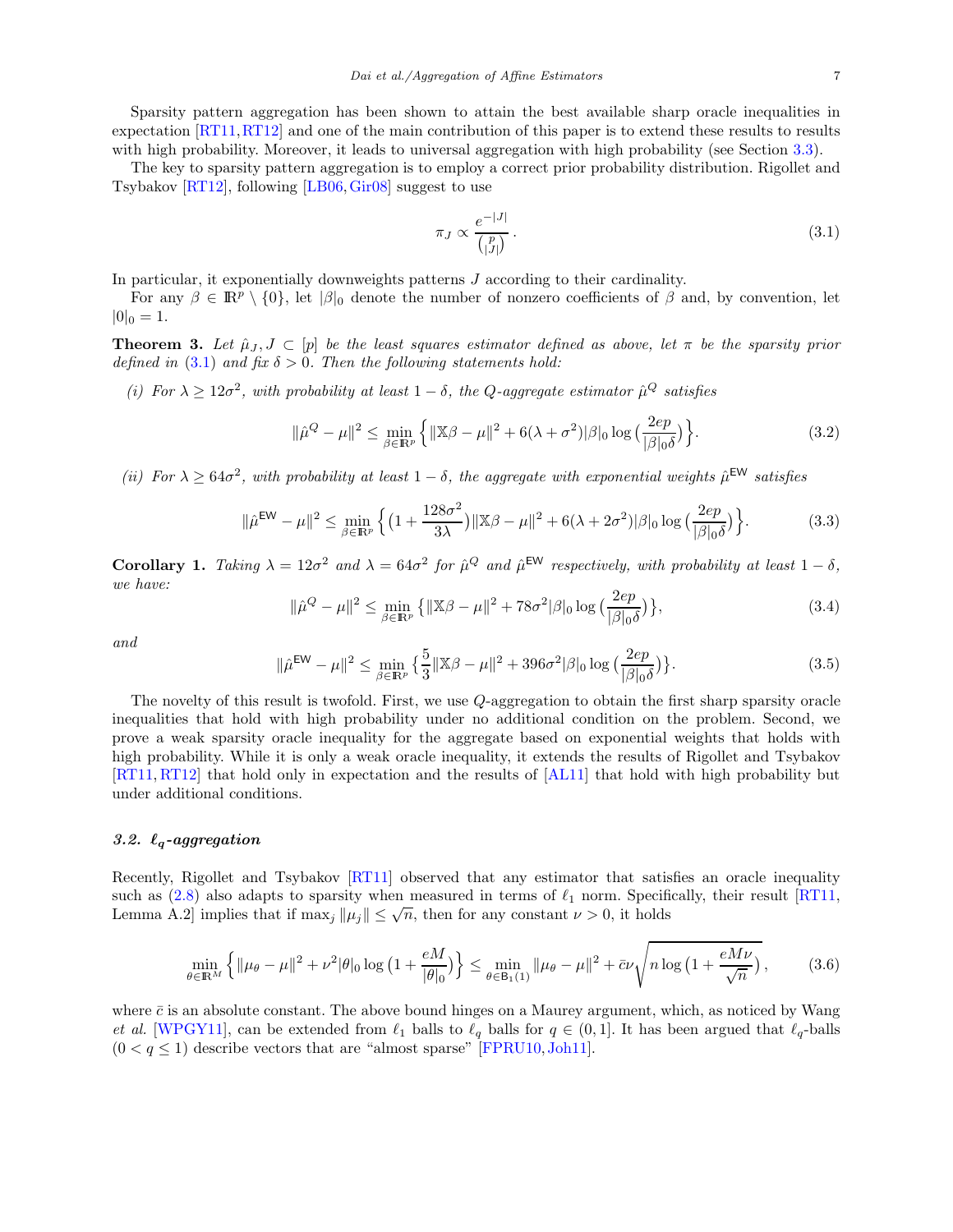For any  $q \in (0,1], \theta \in \mathbb{R}^M$ , let  $|\theta|_q$  denote the  $\ell_q$ -"norm" of  $\mathbb{R}^M$  of  $\theta$  defined by

$$
|\theta|_q=\Big(\sum_{j\in[M]}|\theta_j|^q\Big)^{\frac{1}{q}}
$$

Moreover, for a given radius  $R > 0$  and any  $q \in [0, 1]$ , define the  $\ell_q$ -ball of radius R by

$$
\mathsf{B}_q(R) = \left\{ \theta \in \mathbb{R}^M : |\theta|_q \le R \right\}.
$$

Not surprisingly, these almost sparse vectors can be well approximated by sparse vectors as illustrated in the following lemma that generalized [\(3.6\)](#page-6-2)

<span id="page-7-4"></span>**Lemma 1.** Fix  $\nu > 0$ ,  $M \ge 3$  and let and  $\mu_j$ ,  $j \in [M]$  such that  $\max_j ||\mu_j||^2 \le B^2$ . Then

$$
\min_{\theta \in \mathbb{R}^M} \left\{ \|\mu_\theta - \mu\|^2 + \nu^2 |\theta|_0 \log \left(1 + \frac{eM}{|\theta|_0}\right) \right\} \leq \inf_{0 \leq q \leq 1} \min_{\theta \in \mathbb{R}^M} \left\{ \|\mu_\theta - \mu\|^2 + \varphi_{q,M}(\theta; \nu, B) \right\},\,
$$

where

<span id="page-7-1"></span>
$$
\varphi_{q,M}(\theta;\nu,B) = 9\nu^{2-q} |\theta|_q^q B^q \left[ \overline{\log} \left( \frac{eM\nu^q}{B^q |\bar{\theta}|_q^q \delta} \right) \right]^{1-\frac{q}{2}} \vee 3\nu^2 \overline{\log} \left( \frac{eM}{\delta} \right). \tag{3.7}
$$

.

with the convention  $|\theta|_0^0 = |\theta|_0$ .

We postpone the proof to Appendix [B](#page-14-0) where further results on the approximation of vectors with small  $\ell_q$  norm by sparse vectors, can be found. We are now in a position to state the main result of this subsection. Its proof follows directly from the above lemma by rounding  $\sqrt{78}$  up to 9 and  $\sqrt{5 \cdot 396/3}$  to 16.

<span id="page-7-0"></span>**Theorem 4.** Let  $\hat{\mu}_J$ ,  $J \subset [p]$  be defined as in subSection [3.1](#page-5-3) with  $\pi$  being the sparsity prior defined in [\(3.1\)](#page-6-1). Moreover, assume that  $\max_j ||X_j||^2 \leq B^2$  for some  $B > 0$  and assume that  $M \geq 3$ . Then, the following statements hold with probability at least  $1 - \delta$ :

(i) The Q-aggregate estimator  $\hat{\mu}^Q$  with  $\lambda = 12\sigma^2$  satisfies

<span id="page-7-2"></span>
$$
\|\hat{\mu}^{Q} - \mu\|^{2} \le \inf_{0 \le q \le 1} \min_{\beta \in \mathbb{R}^{p}} \left\{ \|\mathbb{X}\beta - \mu\|^{2} + \varphi_{q,p}(\beta; 9\sigma, B) \right\}.
$$
 (3.8)

(ii) The aggregate with exponential weights  $\hat{\mu}^{\text{EW}}$  with  $\lambda = 64\sigma^2$  satisfies

<span id="page-7-3"></span>
$$
\|\hat{\mu}^{\text{EW}} - \mu\|^2 \le \frac{5}{3} \inf_{0 \le q \le 1} \min_{\beta \in \mathbb{R}^p} \left\{ \|\mathbb{X}\beta - \mu\|^2 + \varphi_{q,p}(\beta; 16\sigma, B) \right\},\tag{3.9}
$$

where, in both cases,  $\varphi_{q,p}$  is defined in  $(3.7)$ .

Both [\(3.8\)](#page-7-2) and [\(3.9\)](#page-7-3) can be compared to the prediction rates over  $\ell_q$  balls that were derived in [\[RWY11\]](#page-18-13) where the setup is the following. First, it is assumed that the true mean  $\mu$  in [\(2.1\)](#page-2-0) is of the form  $\mu = \mathbb{X}\beta^*$  for some  $\beta^* \in \mathsf{B}_q(R), R > 0$  and that  $B = \kappa \sqrt{n}$ . In this case, it follows from Theorem [4](#page-7-0) that with probability at least  $1 - \delta$ , we have for any  $\tilde{\mu} \in {\{\hat{\mu}^Q, \hat{\mu}^{\text{EW}}\}}$  that

$$
\max_{\beta^* \in \mathsf{B}_q(R)} \frac{1}{n} \|\tilde{\mu} - \mathbb{X}\beta^*\|^2 \leq C_1 \kappa^2 R^q \Big[\frac{\sigma^2}{\kappa^2} \frac{\log\left(\frac{ep}{\delta}\left(\frac{\sigma}{R\kappa\sqrt{n}}\right)^q\right)}{n}\Big]^{1-\frac{q}{2}} \vee C_2 \sigma^2 \log\left(\frac{ep}{\delta}\right),
$$

for some numerical constants  $C_1, C_2$ . In their specific regime of parameters, our rates are of the same order as [\[RWY11,](#page-18-13) Theorem 4] and are therefore optimal in that range. However, we provide a better finite sample performance and explicit dependence in the confidence parameter  $\delta$  as well as explicit constants that do not depend on q. In particular, our bounds are continuous functions of q on the whole closed interval  $[0, 1]$ . More strikingly, unlike  $[\text{RWY11}]$  neither of the estimators  $\hat{\mu}^Q$ ,  $\hat{\mu}^{\text{EW}}$  depends on q or R and yet they optimally adapt to these parameters. This remarkable phenomenon is even better illustrated in the context of *universal* aggregation.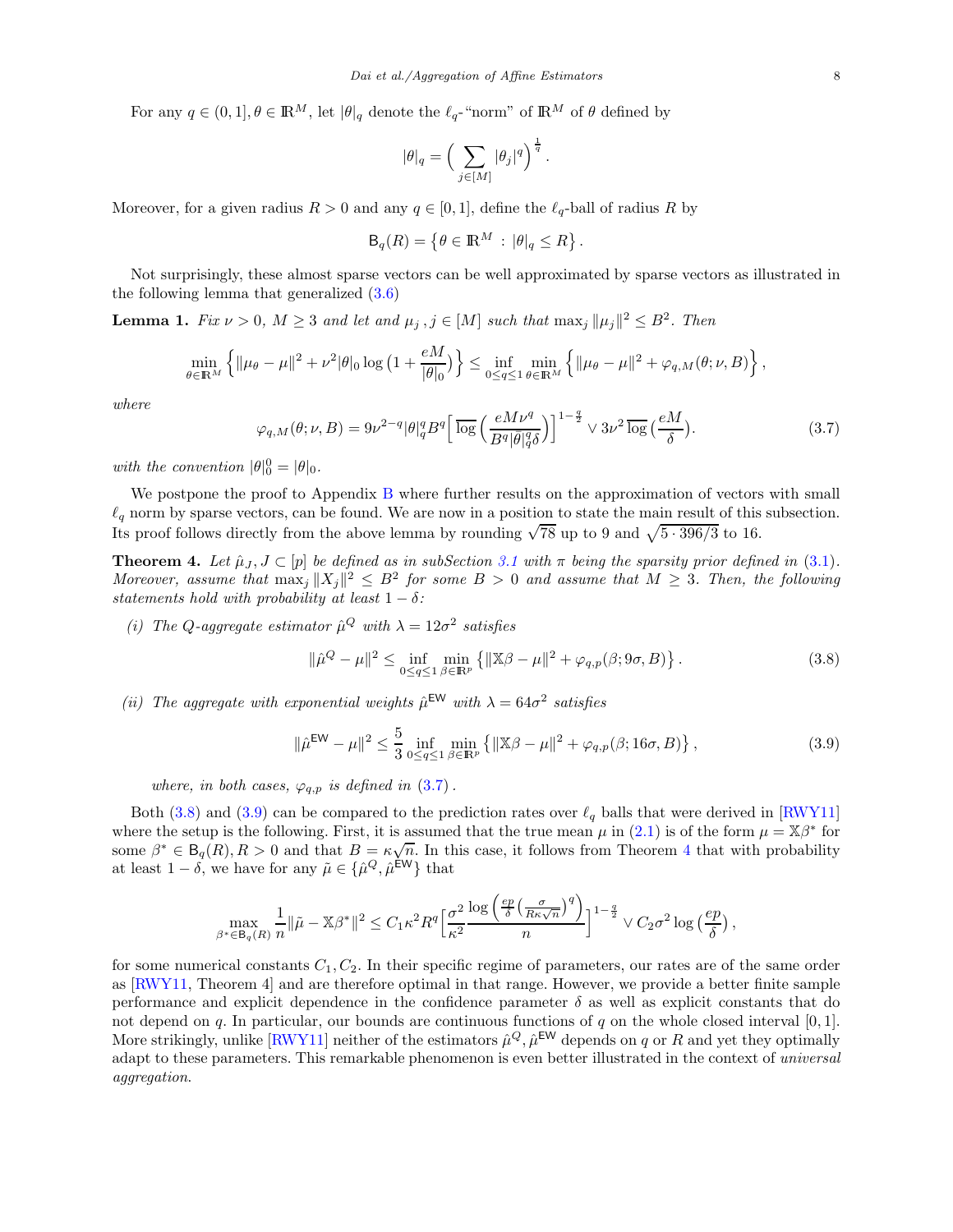#### <span id="page-8-0"></span>3.3. Universal aggregation

In his original description of aggregation, Nemirovski [\[Nem00\]](#page-18-1) introduced three types of aggregation to which three new types were added later [\[BTW07,](#page-17-21) [Lou07,](#page-18-14) [WPGY11\]](#page-18-12). All of these aggregation problems can be described in the following unified way. Given  $M \geq 2$  deterministic vectors  $\mu_1, \ldots, \mu_M \in \mathbb{R}^n$  and a set  $\Theta \subset \mathbb{R}^M$ , the goal is to construct an aggregate  $\tilde{\mu}$  such that

<span id="page-8-1"></span>
$$
\|\tilde{\mu} - \mu\|^2 \le \inf_{\theta \in \Theta} \|\mu_\theta - \mu\|^2 + C\Upsilon_{n,M}(\Theta), \quad C > 0
$$
\n(3.10)

with high probability and where the remainder term  $\Upsilon_{n,M}(\Theta) > 0$  is as small as possible. To each of the six types of aggregation, corresponds a unique  $\Theta \subset \mathbb{R}^M$  and a smallest possible  $\Upsilon_{n,M}(\Theta)$  for which [\(3.10\)](#page-8-1) holds. Such a  $\Upsilon_{n,M}(\Theta)$  is called the *optimal rate of aggregation* (over  $\Theta$ ) [\[Tsy03\]](#page-18-6). The six types of aggregation all correspond to choices of  $\Theta$  that are intersections of balls  $B_q(R)$  for various choices of q and R. They are summarized in Table [1.](#page-8-2) We add a new natural type of aggregation that we call  $D-\ell_q$  aggregation, where, by analogy to D-linear and D-convex aggregation, we add to  $\ell_q$  aggregation the constraint that  $\theta$  must be D-sparse. In particular, D-convex aggregation introduced in  $|{\rm Lou07}|$  can be identified to  $D\text{-}\ell_1$  aggregation.

| Type of aggregation               | Θ                       | Optimal rate                                                                                                                                                                                                                                                           |
|-----------------------------------|-------------------------|------------------------------------------------------------------------------------------------------------------------------------------------------------------------------------------------------------------------------------------------------------------------|
| Model Selection [Nem00]           | $B_0(1) \cap B_1(1)$    | $\sigma^2 \log(\frac{M}{\delta})$                                                                                                                                                                                                                                      |
| Convex $[Nem00]$                  | $B_1(1)$                | $\left[\sigma B \sqrt{\log(\frac{\sigma M}{\delta B})} \vee \sigma^2 \frac{\log(\frac{M}{\delta})}{\log(\frac{M}{\delta})}\right] \wedge \sigma^2 M \log(\frac{1}{\delta})$                                                                                            |
| Linear [Nem00]                    | $B_0(M) = \mathbb{R}^M$ | $\sigma^2 M \log(\frac{1}{\delta})$                                                                                                                                                                                                                                    |
| $D$ -linear [BTW07]               | $B_0(D)$                | $\sigma^2 D \log(\frac{M}{5D})$                                                                                                                                                                                                                                        |
| $D$ -convex $\vert$ Lou07 $\vert$ | $B_0(D) \cap B_1(1)$    | $\left[\sigma B\sqrt{\log\left(\frac{\sigma M}{\delta B}\right)} \vee \sigma^2 \overline{\log}\left(\frac{M}{\delta}\right)\right] \wedge \sigma^2 D \log\left(\frac{M}{\delta D}\right)$                                                                              |
| $\ell_q$ [WPGY11]                 | $B_q(R)$                | $\left[ \sigma^{2-q} R^q B^q \left[ \overline{\log } \left( \tfrac{M}{\delta} \big( \tfrac{\sigma}{BR} \big)^q \right) \right]^{1-\frac{q}{2}} \vee \sigma^2 \overline{\log}(\tfrac{M}{\delta}) \right] \wedge \sigma^2 M \log(\tfrac{1}{\delta})$                     |
| $D-\ell_a$                        | $B_0(D) \cap B_q(R)$    | $\left[\sigma^{2-q} R^q B^q\right] \overline{\log\left(\frac{M}{\delta} \left(\frac{\sigma}{RB}\right)^q\right)}\right]^{1-\frac{q}{2}} \vee \sigma^2 \overline{\log\left(\frac{M}{\delta}\right)} \left[\wedge \sigma^2 D \log\left(\frac{M}{\delta D}\right)\right]$ |

TABLE 1

<span id="page-8-2"></span>The seven types of aggregation and the corresponding choice of  $\Theta$ . The range of parameters is  $q \in (0,1)$ ,  $D \in [M]$ ,  $R > 0$ . All numerical constants have been removed for clarity.

While most papers on the subject use different estimators for different aggregation problems [\[Nem00,](#page-18-1) [Tsy03,](#page-18-6) [RT07,](#page-18-2) [Rig12\]](#page-18-8), Bunea et al. [\[BTW07\]](#page-17-21) were the first to suggest that one single estimator could solve several aggregation problems all at once and used the bic estimator to obtain partial results in the form of weak oracle inequalities. More recently, Rigollet and Tsybakov [\[RT11\]](#page-18-4) showed that the exponential screening estimator solved the first five types of aggregation all at once, without the knowledge of Θ. Using similar arguments, we now show that the Q-aggregate solves at once, all seven problems of aggregation described in Table [1,](#page-8-2) not only in expectation, but also with high probability.

<span id="page-8-3"></span>**Theorem 5.** Fix,  $M \geq 3, n \geq 1, D \in [M], B \geq 1, q \in (0,1), R > 0$  and  $\delta \in (0,1)$ . Moreover, fix  $\mu_1,\ldots,\mu_M\in\mathbb{R}^n$  such that  $\max_j\|\mu_j\|^2\leq B^2$ . Then, for  $\lambda=20\sigma^2$ , the Q-aggregate estimator  $\hat{\mu}^Q$  satisfies the following oracle inequalities simultaneously with probability at least  $1 - \delta$ . For any  $\Theta \in \{B_0(1) \cap B_1\}$  $B_1(1), B_1(1), \mathbb{R}^M, B_0(D), B_0(D) \cap B_1(1), B_q(R), B_0(D) \cap B_q(R) \},\; it \; holds$ 

$$
\|\hat{\mu}^{Q} - \mu\|^{2} \le \min_{\theta \in \Theta} \|\mu_{\theta} - \mu\|^{2} + C\Upsilon_{n,M}(\Theta), \quad C > 0.
$$
 (3.11)

where  $\Upsilon_{n,M}(\Theta)$  is defined in Table [1.](#page-8-2)

Note that the rates in Table [1](#page-8-2) are optimal in the sense of [\[Tsy03\]](#page-18-6) for the most interesting ranges of parameters. Indeed, they match the most general lower bounds of [\[RT11,](#page-18-4) [RWY11,](#page-18-13) [WPGY11\]](#page-18-12) apart from minor discrepancies that can be erased by placing appropriate assumptions on the range of parameters considered. It is not hard to see from our proofs where the ambiant dimension  $M$  can be replaced by the dimension of the linear span of  $\mu_1, \ldots, \mu_M$  should appear in these bounds [\[RT11\]](#page-18-4). Since this is not the main focus of our paper, we choose not to have this dependence explicit in our bounds but in view of the similarity of our proof techniques and that of [\[RT11\]](#page-18-4), it is clear that it can be made explicit whenever appropriate by a simple modification of the prior  $\pi$ .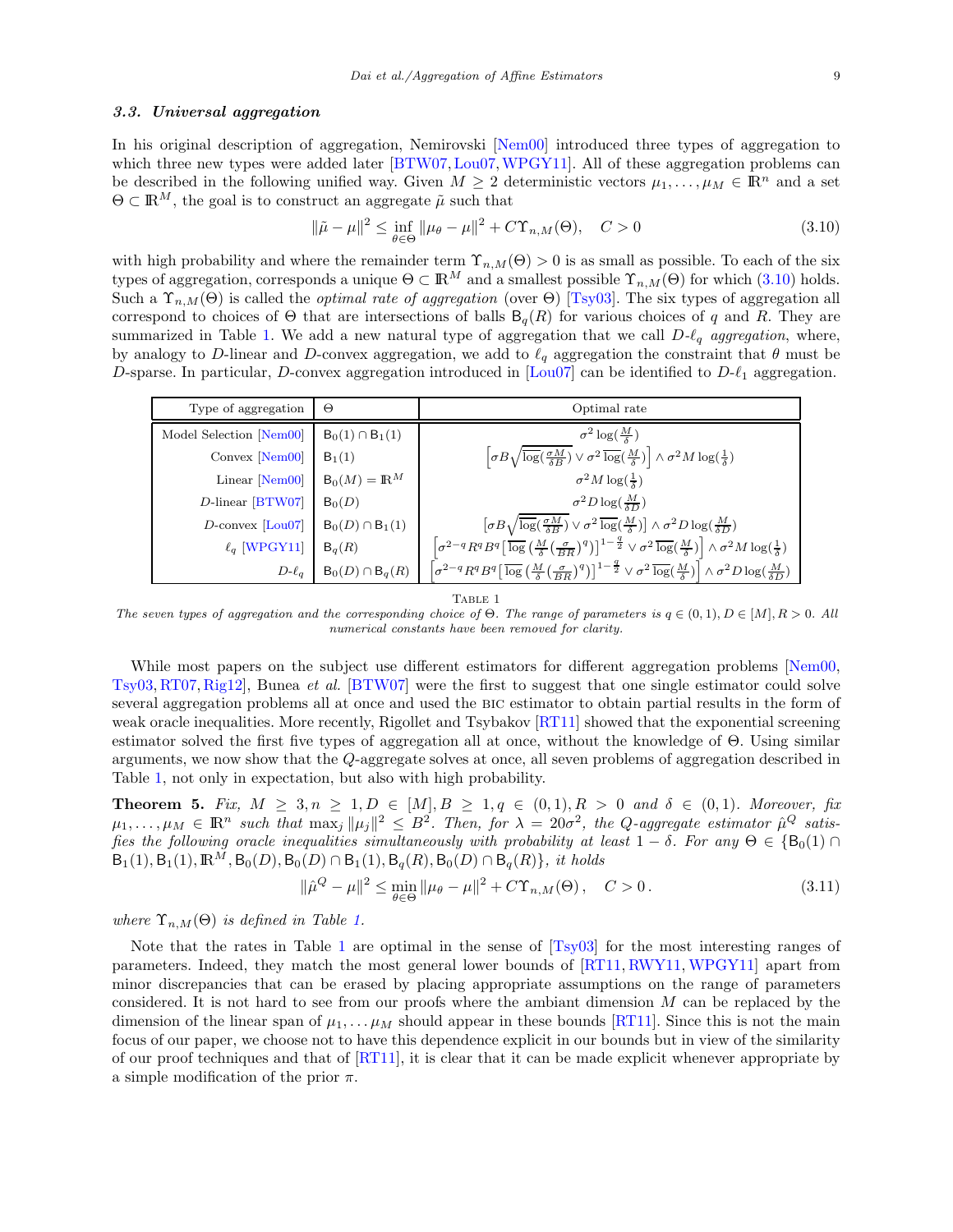#### Appendix A: Proofs of the main theorems

The following lemma is key to both of our theorems. It allows us to control the deviation of the empirical risk of any aggregate  $\mu_{\hat{\theta}}$  around its true risk.

<span id="page-9-2"></span>**Lemma A.1.** Fix  $\lambda \geq 12V\sigma^2$ . Let  $\mu_{\hat{\theta}} = \sum_{k \in [M]} \hat{\theta}_k \hat{\mu}_k$ , where  $\hat{\theta} \in \Lambda_M$  is any measurable function of Y. Then, for any  $j \in [M]$  we have the following inequality with probability at least  $1 - \delta$ ,

$$
2\langle \xi, \mu_{\hat{\theta}} - \hat{\mu}_j \rangle - \lambda \mathcal{K}(\hat{\theta}, \pi) - \sum_{k \in [M]} \hat{\theta}_k C_k - \frac{8\sigma^2}{\lambda} \sum_{k \in [M]} \hat{\theta}_k ||\hat{\mu}_k - \hat{\mu}_j||^2 \leq \lambda \log\left(\frac{1}{\delta}\right).
$$

Moreover,

$$
\mathbb{E}\Big[2\langle \xi, \mu_{\hat{\theta}} - \hat{\mu}_j \rangle - \lambda \mathcal{K}(\hat{\theta}, \pi) - \sum_{k \in [M]} \hat{\theta}_k C_k - \frac{8\sigma^2}{\lambda} \sum_{k \in [M]} \hat{\theta}_k ||\hat{\mu}_k - \hat{\mu}_j||^2\Big] \leq 0.
$$

*Proof.* Let  $\Delta_j = 2\langle \xi, \mu_{\hat{\theta}} - \hat{\mu}_j \rangle - \lambda \mathcal{K}(\hat{\theta}, \pi) - \sum_{k \in [M]} \hat{\theta}_k C_k$ . Then we have

$$
\mathbb{E}\Big[\exp\Big(\frac{\Delta_j}{\lambda} - \frac{8\sigma^2}{\lambda^2} \sum_{k \in [M]} \hat{\theta}_k \|\hat{\mu}_k - \hat{\mu}_j\|^2\Big)\Big]
$$
\n
$$
= \mathbb{E}\Big[\exp\Big(\sum_{k \in [M]} \hat{\theta}_k \big(\frac{2}{\lambda} \langle \xi, \hat{\mu}_k - \hat{\mu}_j \rangle - \log \big(\frac{\hat{\theta}_k}{\pi_k}\big) - \frac{C_k}{\lambda} - \frac{8\sigma^2}{\lambda^2} \|\hat{\mu}_k - \hat{\mu}_j\|^2\Big)\Big]\Big]
$$
\n
$$
\leq \mathbb{E}\Big[\sum_{k \in [M]} \hat{\theta}_k \exp\Big(\frac{2}{\lambda} \langle \xi, \hat{\mu}_k - \hat{\mu}_j \rangle - \log \big(\frac{\hat{\theta}_k}{\pi_k}\big) - \frac{C_k}{\lambda} - \frac{8\sigma^2}{\lambda^2} \|\hat{\mu}_k - \hat{\mu}_j\|^2\Big)\Big]\Big] \quad \text{(Jensen's ineq.)}
$$
\n
$$
= \mathbb{E}\Big[\sum_{k \in [M]} \pi_k \exp\Big(\frac{2}{\lambda} \langle \xi, \hat{\mu}_k - \hat{\mu}_j \rangle - \frac{C_k}{\lambda} - \frac{8\sigma^2}{\lambda^2} \|\hat{\mu}_k - \hat{\mu}_j\|^2\Big)\Big] \tag{A.1}
$$

Observe now that the decomposition [\(2.1\)](#page-2-0) implies that  $\hat{\mu}_k - \hat{\mu}_j = B_k \xi + v_k$  where  $B_k = A_k - A_j$  and  $v_k = B_k \mu + b_k - b_j$ . It yields

<span id="page-9-1"></span>
$$
\frac{2}{\lambda}\langle \xi, \hat{\mu}_k - \hat{\mu}_j \rangle - \frac{8\sigma^2}{\lambda^2} \|\hat{\mu}_k - \hat{\mu}_j\|^2 = \xi^{\top} \Big[\frac{2}{\lambda}B_k - \frac{8\sigma^2}{\lambda^2}B_k^{\top}B_k\Big]\xi + \xi^{\top} \Big[\frac{2}{\lambda}I_n - \frac{16\sigma^2}{\lambda^2}B_k^{\top}\Big]v_k - \frac{8\sigma^2}{\lambda^2} \|v_k\|^2, \quad (A.2)
$$

where  $I_n$  denotes the identity matrix of  $\mathbb{R}^n$ . Next, using the symmetry of  $B_k$  together with the Cauchy-Schwarz inequality, we get

<span id="page-9-0"></span>
$$
\mathbb{E}\Big[\exp\Big(\xi^\top \Big[\frac{2}{\lambda}B_k - \frac{8\sigma^2}{\lambda^2}B_k^2\Big]\xi + \xi^\top \Big[\frac{2}{\lambda}I_n - \frac{16\sigma^2}{\lambda^2}B_k\Big]v_k\Big)\Big] \leq \sqrt{P_1 \cdot P_2} \,,
$$

where,

$$
P_1 = \mathbb{E}\left[\exp\left(\xi^\top \left[\frac{4}{\lambda}B_k - \frac{16\sigma^2}{\lambda^2}B_k^2\right]\xi\right)\right], \quad P_2 = \mathbb{E}\left[\exp\left(\xi^\top \left[\frac{4}{\lambda}I_n - \frac{32\sigma^2}{\lambda^2}B_k\right]v_k\right)\right].
$$

To bound  $P_1$ , observe that since  $A_j$  and  $B_k^2$  both have nonnegative eigenvalues, it holds

$$
\xi^{\top} \Big[ \frac{4}{\lambda} B_k - \frac{16\sigma^2}{\lambda^2} B_k^2 \Big] \xi \le \frac{4}{\lambda} \xi^{\top} A_k \xi = \frac{4}{\lambda} (U_k \xi)^{\top} D_k (U_k \xi)
$$

where  $A_k = U_k^{\dagger} D_k U_k$  is the singular value decomposition of  $A_k$ . In particular, the matrix  $U_k$  is orthogonal so that  $Z_k = U_k \xi / \sigma \sim \mathcal{N}(0, I_n)$ . Applying now Lemma [C.1](#page-16-0) yields

$$
\mathbb{E}\Big[\exp\big(\frac{4\sigma^2}{\lambda}Z_k^\top D_k Z_k\big)\Big]\leq \exp\big(\frac{4\sigma^2}{\lambda}\mathsf{Tr}(D_k)+\frac{16\sigma^4\mathsf{Tr}(D_k^2)}{\lambda^2-8\lambda\sigma^2\|D_k\|_{\mathsf{op}}}\big)\leq \exp\Big(\frac{4\sigma^2}{\lambda}\mathsf{Tr}(D_k)\big(1+\frac{4\sigma^2V}{\lambda-8\sigma^2V}\big)\Big)\,,
$$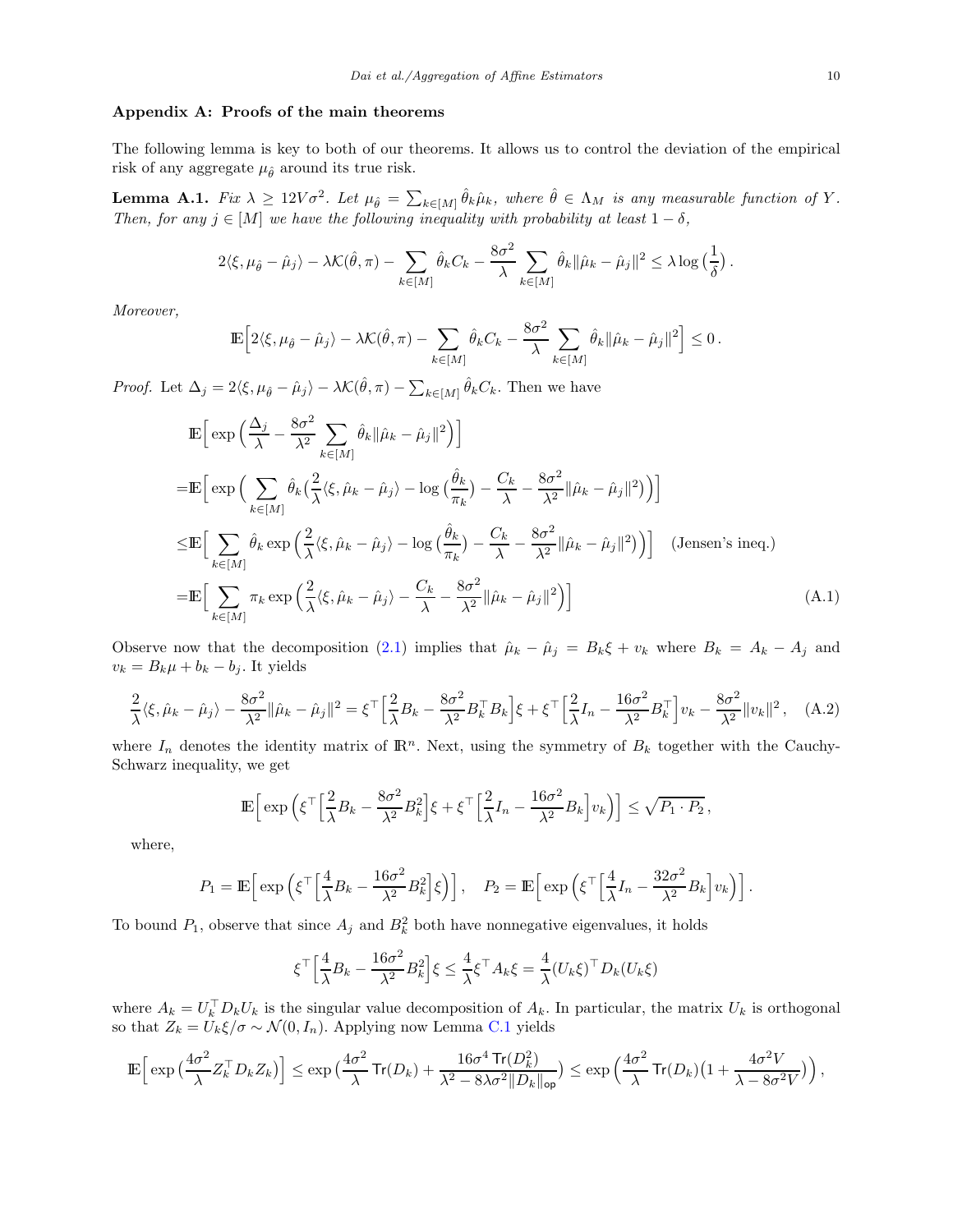where in the second inequality, we used the following inequalities:  $Tr(D_k^2) \leq Tr(D_k) ||D_k||_{op}, ||D_k||_{op} \leq V$ . Taking now  $\lambda \geq 12\sigma^2 V$  yields

$$
1 + \frac{4\sigma^2 V}{\lambda - 8\sigma^2 V} \le 2
$$

so that  $\sqrt{P_1} \le \exp(C_k/\lambda)$ , where we recall that  $C_k = 4\sigma^2 \operatorname{Tr}(A_k)$  is defined in [\(2.5\)](#page-3-3).

We now bound  $P_2$ . To that end, observe that it follows from standard properties of the moment generating function of  $\xi$ , (see, e.g., [\[Rig12,](#page-18-8) Lemma 6.1]) that

$$
P_2 \le \exp\left(\frac{8\sigma^2}{\lambda^2} \left\| \left(I_n - \frac{8\sigma^2}{\lambda} B_k\right) v_k \right\|^2\right)
$$

Observe now that the eigenvalues of  $B_k$  belong to  $[-V, V]$  the eigenvalues of  $I_n - \frac{8\sigma^2}{\lambda} B_k$  are in [0, 2] as long as  $\lambda \geq 8\sigma^2 V$ . In particular, for  $\lambda \geq 12\sigma^2 V$  as above, we get

$$
\sqrt{P_2} \le \exp\left(\frac{8\sigma^2}{\lambda^2} \|v_k\|^2\right)
$$

The bounds on  $\sqrt{P_1}$  and  $\sqrt{P_2}$  together with  $(A.1)$  and  $(A.2)$  yield

$$
\mathbb{E}\Big[\exp\Big(\frac{\Delta_j}{\lambda} - \frac{8\sigma^2}{\lambda^2} \sum_{k \in [M]} \hat{\theta}_k \|\hat{\mu}_k - \hat{\mu}_j\|^2\Big)\Big] \le 1
$$

The two statements of the lemma follow easily from this bound on the moment generating function using the same arguments as in [\[Rig12,](#page-18-8) Theorem 3.1]. Specifically, the statement with high probability follows from a Chernoff bound and the statement in expectation follows from the inequality  $t \leq e^t - 1$ . 口

# A.1. Proof of Theorem [1](#page-4-1)

For any  $\theta \in \Lambda_M$ , define

$$
\hat{S}(\theta) = \nu \sum_{k \in [M]} \theta_k \|Y - \hat{\mu}_k\|_2^2 + (1 - \nu) \|Y - \mu_\theta\|_2^2,
$$
  

$$
S(\theta) = \nu \sum_{k \in [M]} \theta_k \|\mu - \hat{\mu}_k\|_2^2 + (1 - \nu) \|\mu - \mu_\theta\|_2^2.
$$

and observe that

$$
\hat{S}(\theta) - S(\theta) = ||Y||_2^2 - ||\mu||_2^2 - 2\langle \xi, \mu_\theta \rangle.
$$

It follows from the definition [\(2.4\)](#page-3-4) of  $\hat{\theta}$ , that for any  $\theta \in \Lambda_M$ , it holds

$$
\hat{S}(\hat{\theta}) + \sum_{k \in [M]} \hat{\theta}_k C_k + \lambda \mathcal{K}(\hat{\theta}, \pi) \leq \hat{S}(\theta) + \sum_{k \in [M]} \theta_k C_k + \lambda \mathcal{K}(\theta, \pi).
$$

The above two displays yield that

<span id="page-10-0"></span>
$$
S(\hat{\theta}) - S(\theta) \le \sum_{k \in [M]} (\theta_k - \hat{\theta}_k) C_k + 2\langle \xi, \hat{\mu}^Q - \mu_{\theta} \rangle + \lambda \mathcal{K}(\theta, \pi) - \lambda \mathcal{K}(\hat{\theta}, \pi).
$$
 (A.3)

Observe first that

$$
S(\hat{\theta}) - S(\theta) = (1 - \nu) \left[ \|\mu - \hat{\mu}^Q\|^2 - \|\mu - \mu_\theta\|^2 \right] + \nu \sum_{k \in [M]} (\hat{\theta}_k - \theta_k) \|\mu - \hat{\mu}_k\|^2.
$$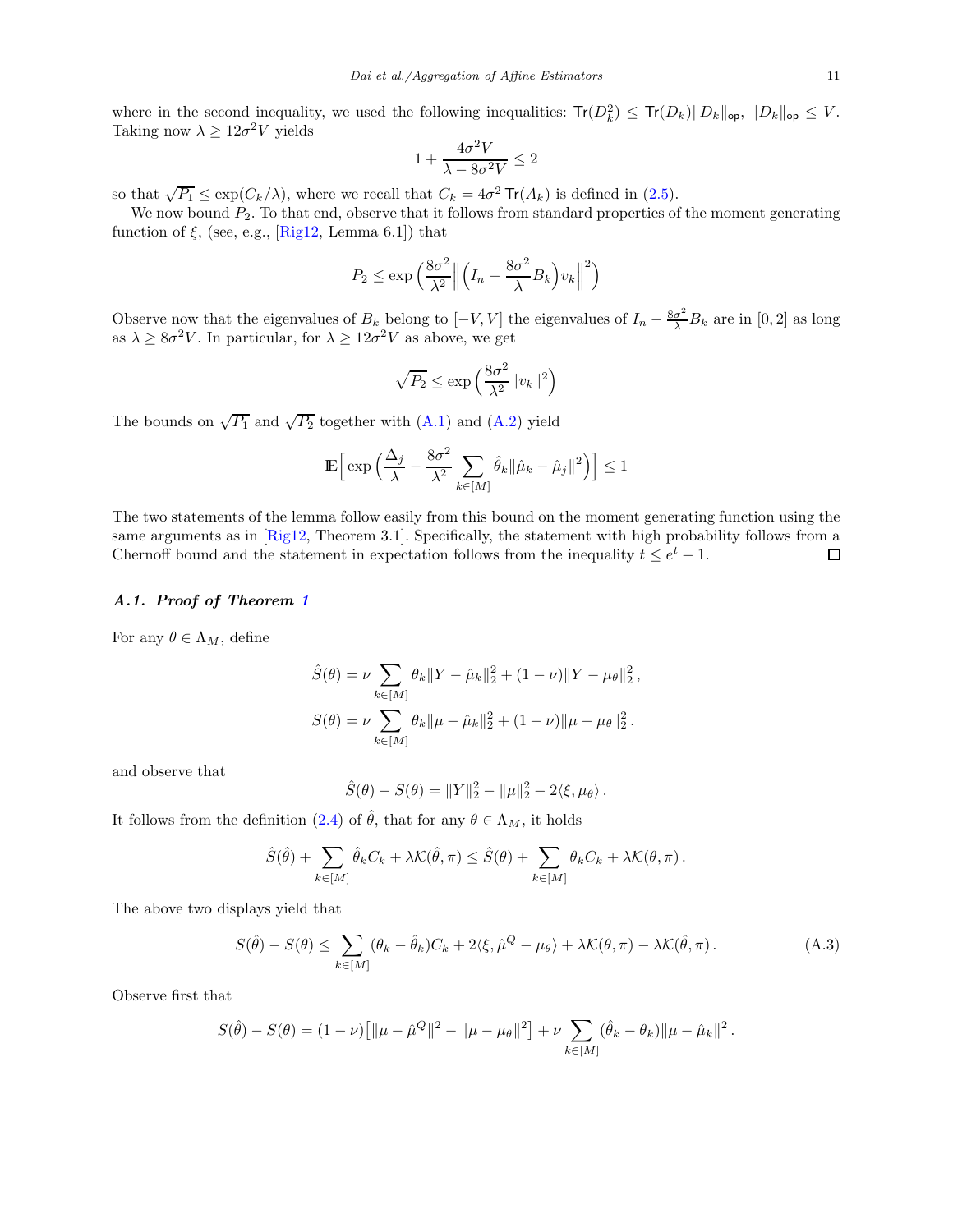Fix  $\beta \in (0,1)$  and take  $\theta = (1-\beta)\hat{\theta} + \beta e_j$  where  $e_j$  denotes the jth vector of the canonical basis of  $\mathbb{R}^M$ . It yields

$$
\|\mu - \hat{\mu}^Q\|^2 - \|\mu - \mu_\theta\|^2 = \beta \left[ \|\mu - \hat{\mu}^Q\|^2 - \|\mu - \hat{\mu}_j\|^2 \right] + \beta (1 - \beta) \|\hat{\mu}^Q - \hat{\mu}_j\|^2
$$

so that

$$
\frac{1}{\beta} [S(\hat{\theta}) - S(\theta)] = (1 - \nu) [\|\mu - \hat{\mu}^Q\|^2 - \|\mu - \hat{\mu}_j\|^2] + (1 - \nu)(1 - \beta)\|\hat{\mu}^Q - \hat{\mu}_j\|^2
$$

$$
+ \nu \sum_{k \in [M]} \hat{\theta}_k \|\mu - \hat{\mu}_k\|^2 - \nu \|\mu - \hat{\mu}_j\|^2.
$$

Together with the identity

<span id="page-11-1"></span>
$$
\sum_{k \in [M]} \hat{\theta}_k \|m - \hat{\mu}_k\|^2 = \sum_{k \in [M]} \hat{\theta}_k \|\hat{\mu}^Q - \hat{\mu}_k\|^2 + \|\hat{\mu}^Q - m\|^2,
$$
\n(A.4)

applied for  $m = \hat{\mu}_j$  and  $m = \mu$  respectively, it yields

$$
\frac{1}{\beta} [S(\hat{\theta}) - S(\theta)] = ||\mu - \hat{\mu}^Q||^2 - ||\mu - \hat{\mu}_j||^2 + (1 - \nu)(1 - \beta) \sum_{k \in [M]} \hat{\theta}_k ||\hat{\mu}_j - \hat{\mu}_k||^2
$$
\n
$$
+ (\nu - (1 - \nu)(1 - \beta)) \sum_{k \in [M]} \hat{\theta}_k ||\hat{\mu}^Q - \hat{\mu}_k||^2.
$$
\n(A.5)

Next, observe that,

$$
2\langle \xi, \hat{\mu}^Q - \mu_{\theta} \rangle = 2\beta \langle \xi, \hat{\mu}^Q - \hat{\mu}_j \rangle, \quad \sum_{k \in [M]} (\theta_k - \hat{\theta}_k) C_k = \beta \Big[ C_j - \sum_{k \in [M]} \hat{\theta}_k C_k \Big],
$$

and by convexity,

$$
\mathcal{K}(\theta,\pi) \leq (1-\beta)\mathcal{K}(\hat{\theta},\pi) + \beta \log\left(\frac{1}{\pi_j}\right).
$$

Substituting the above expressions into  $(A.3)$ , together with  $(A.5)$  yields that

$$
\|\mu - \hat{\mu}^{Q}\|^{2} - \|\mu - \hat{\mu}_{j}\|^{2}
$$
  
\n
$$
\leq \Delta_{j} + C_{j} + \lambda \log \left(\frac{1}{\pi_{j}}\right)
$$
  
\n
$$
- (1 - \nu)(1 - \beta) \sum_{k \in [M]} \hat{\theta}_{k} \|\hat{\mu}_{j} - \hat{\mu}_{k}\|^{2} - \left(\nu - (1 - \nu)(1 - \beta)\right) \sum_{k \in [M]} \hat{\theta}_{k} \|\hat{\mu}^{Q} - \hat{\mu}_{k}\|^{2}
$$

where

$$
\Delta_j = 2\langle \xi, \hat{\mu}^Q - \hat{\mu}_j \rangle - \lambda \mathcal{K}(\hat{\theta}, \pi) - \sum_{k \in [M]} \hat{\theta}_k C_k
$$

as in the proof of Lemma [A.1.](#page-9-2) Letting  $\beta \to 0$  yields

$$
\|\mu - \hat{\mu}^{Q}\|^{2} - \|\mu - \hat{\mu}_{j}\|^{2}
$$
  
\n
$$
\leq \Delta_{j} + C_{j} + \lambda \log \left(\frac{1}{\pi_{j}}\right) - (1 - \nu) \sum_{k \in [M]} \hat{\theta}_{k} \|\hat{\mu}_{j} - \hat{\mu}_{k}\|^{2} + (1 - 2\nu) \sum_{k \in [M]} \hat{\theta}_{k} \|\hat{\mu}^{Q} - \hat{\mu}_{k}\|^{2}
$$
  
\n
$$
\leq \Delta_{j} + C_{j} + \lambda \log \left(\frac{1}{\pi_{j}}\right) - \min(\nu, 1 - \nu) \sum_{k \in [M]} \hat{\theta}_{k} \|\hat{\mu}_{j} - \hat{\mu}_{k}\|^{2},
$$

where the second inequality comes from [\(A.4\)](#page-11-1) with  $m = \hat{\mu}_j$  when  $\nu \leq 1 - \nu$  (the case  $\nu \geq 1 - \nu$  is trivial). It follows from Lemma [A.1](#page-9-2) that

$$
\Delta_j \le \frac{8\sigma^2}{\lambda} \sum_{k \in [M]} \hat{\theta}_k \|\hat{\mu}_k - \hat{\mu}_j\|^2 + \lambda \log \left(\frac{1}{\delta \pi_j}\right)
$$

<span id="page-11-0"></span>.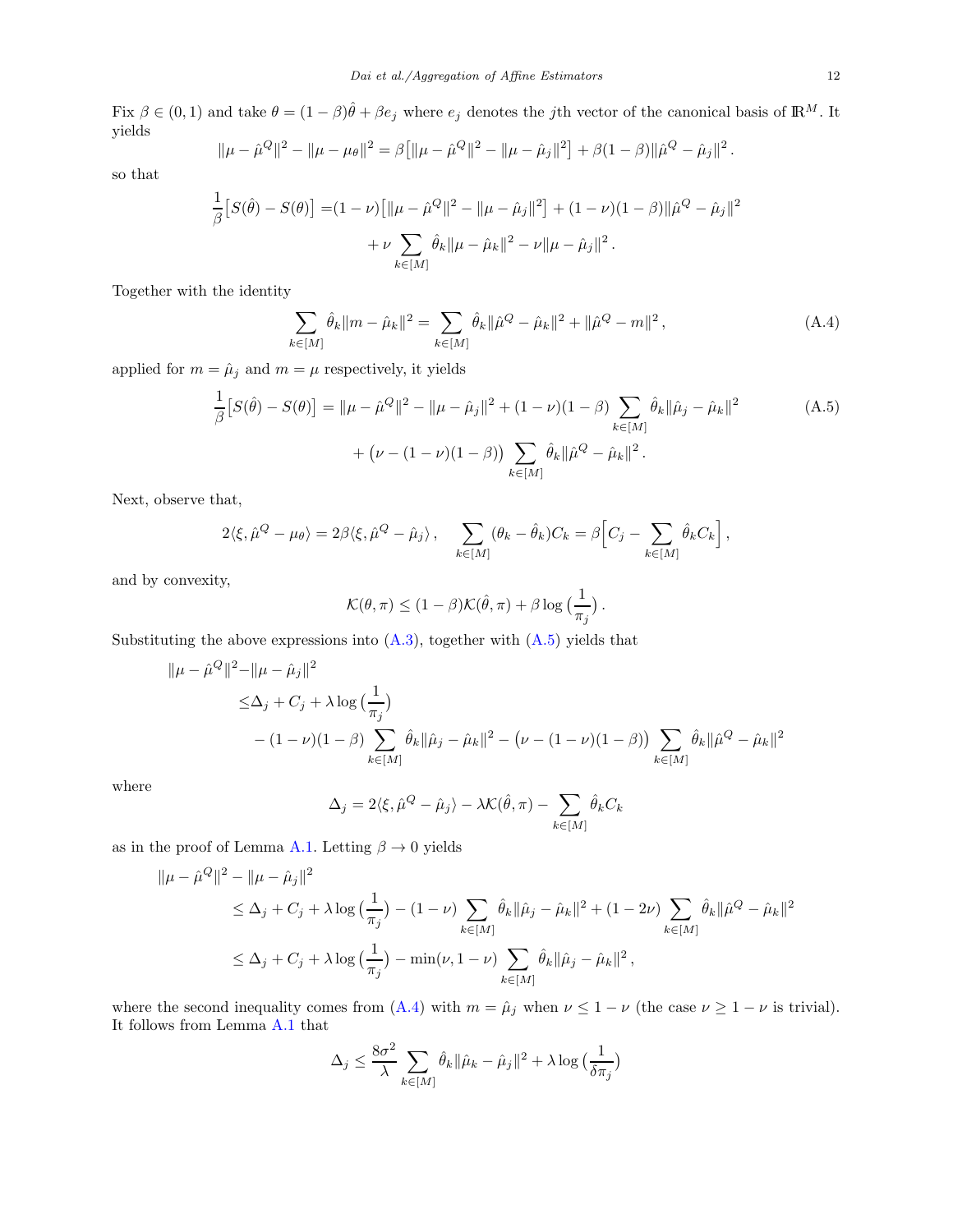with probability at least  $1 - \delta$  simultaneously for all j when  $\lambda \geq 12V\sigma^2$ . Thus, taking  $\lambda \geq \frac{8\sigma^2}{\min(\nu,1-\nu,2/(3V))}$ , completes the proof of  $(2.7)$ . The proof of  $(2.8)$  follows by replacing the last display with the corresponding bound in expectation from Lemma [A.1.](#page-9-2)

# A.2. Proof of Theorem [2](#page-5-1)

For any  $\theta \in \Lambda_M$ , define

$$
\hat{S}(\theta) = \sum_{k \in [M]} \theta_k \|Y - \hat{\mu}_k\|^2, \quad S(\theta) = \sum_{k \in [M]} \theta_k \|\mu - \hat{\mu}_k\|^2,
$$

and observe that

<span id="page-12-1"></span>
$$
\hat{S}(\theta) - S(\theta) = ||Y||^2 - ||\mu||^2 - 2\langle \xi, \sum_{k \in [M]} \theta_k \hat{\mu}_k \rangle.
$$
 (A.6)

It follows from the definition [\(2.9\)](#page-4-3) of  $\hat{\theta}$ , that for any  $j \in [M]$ , it holds

$$
\hat{S}(\hat{\theta}) + \lambda \mathcal{K}(\hat{\theta}, \pi) \leq \hat{S}(e_j) + \lambda \log(\frac{1}{\pi_j}) + C_j - \sum_{k \in [M]} \hat{\theta}_k C_k,
$$

where  $e_j$  denotes the jth vector of the canonical basis of  $\mathbb{R}^M$ . Together with  $(A.6)$  applied with  $\theta = \hat{\theta}$  and  $\theta = e_j$  respectively, and the identity

$$
\sum_{k \in [M]} \hat{\theta}_k \|\mu - \hat{\mu}_k\|^2 = \|\mu - \hat{\mu}^{\text{EW}}\|^2 + \sum_{k \in [M]} \hat{\theta}_k \|\hat{\mu}_k - \hat{\mu}^{\text{EW}}\|^2,
$$

it yields that for any  $j \in [M]$ , we have

<span id="page-12-2"></span>
$$
\|\mu - \hat{\mu}^{\text{EW}}\|^2 \le \|\mu - \hat{\mu}_j\|^2 + \lambda \log \left(\frac{1}{\pi_j}\right) + C_j - \sum_{k \in [M]} \hat{\theta}_k \|\hat{\mu}_k - \hat{\mu}^{\text{EW}}\|^2 + \Delta_j,\tag{A.7}
$$

where  $\Delta_j = 2\langle \xi, \hat{\mu}^{\text{EW}} - \hat{\mu}_j \rangle - \lambda \mathcal{K}(\hat{\theta}, \pi) - \sum_{k \in [M]} \hat{\theta}_k C_k$ .

For any  $\lambda \geq 12V\sigma^2$ ,  $\delta > 0$ , Lemma [A.1](#page-9-2) yields that

$$
\Delta_j \le \frac{8\sigma^2}{\lambda} \sum_{k \in [M]} \hat{\theta}_k \|\hat{\mu}_k - \hat{\mu}_j\|^2 + \lambda \log \left(\frac{1}{\delta \pi_j}\right),
$$

with probability at least  $1 - \delta \pi_i$ . Together with  $(A.7)$  the identity

$$
\sum_{k \in [M]} \hat{\theta}_k \|\hat{\mu}_k - \hat{\mu}_j\|^2 = \sum_{k \in [M]} \hat{\theta}_k \|\hat{\mu}_k - \hat{\mu}^{\text{EW}}\|^2 + \|\hat{\mu}^{\text{EW}} - \hat{\mu}_j\|^2,
$$

it yields

$$
\|\mu-\hat{\mu}^\text{EW}\|^2\leq \|\mu-\hat{\mu}_j\|^2+\frac{8\sigma^2}{\lambda}\|\hat{\mu}_j-\mu^\text{EW}\|^2+\lambda\log\big(\frac{1}{\delta\pi_j^2}\big)+C_j+\big(\frac{8\sigma^2}{\lambda}-1\big)\sum_{k\in[M]}\hat{\theta}_k\|\hat{\mu}_k-\hat{\mu}^\text{EW}\|^2
$$

Recall that our assumptions imply that  $\lambda > 16\sigma^2$  so that

<span id="page-12-0"></span>
$$
\left(1 - \frac{16\sigma^2}{\lambda}\right) \|\mu - \hat{\mu}^{\text{EW}}\|^2 \le \left(1 + \frac{16\sigma^2}{\lambda}\right) \|\mu - \hat{\mu}_j\|^2 + \lambda \log\left(\frac{1}{\delta \pi_j^2}\right) + C_j. \tag{A.8}
$$

Next, observe that  $(1-x)^{-1} = 1 + x(1-x)^{-1} \leq 1 + 4x/3$  for  $x \in (0,1/4)$  so, for  $\lambda \geq 64\sigma^2$ , we get

$$
\|\mu - \hat{\mu}^{\text{EW}}\|^2 \le \left(1 + \frac{128\sigma^2}{3\lambda}\right) \|\mu - \hat{\mu}_j\|^2 + \frac{8\lambda}{3}\log\left(\frac{1}{\delta \pi_j}\right) + \frac{4C_j}{3}.
$$

The proof is concluded by a union bound.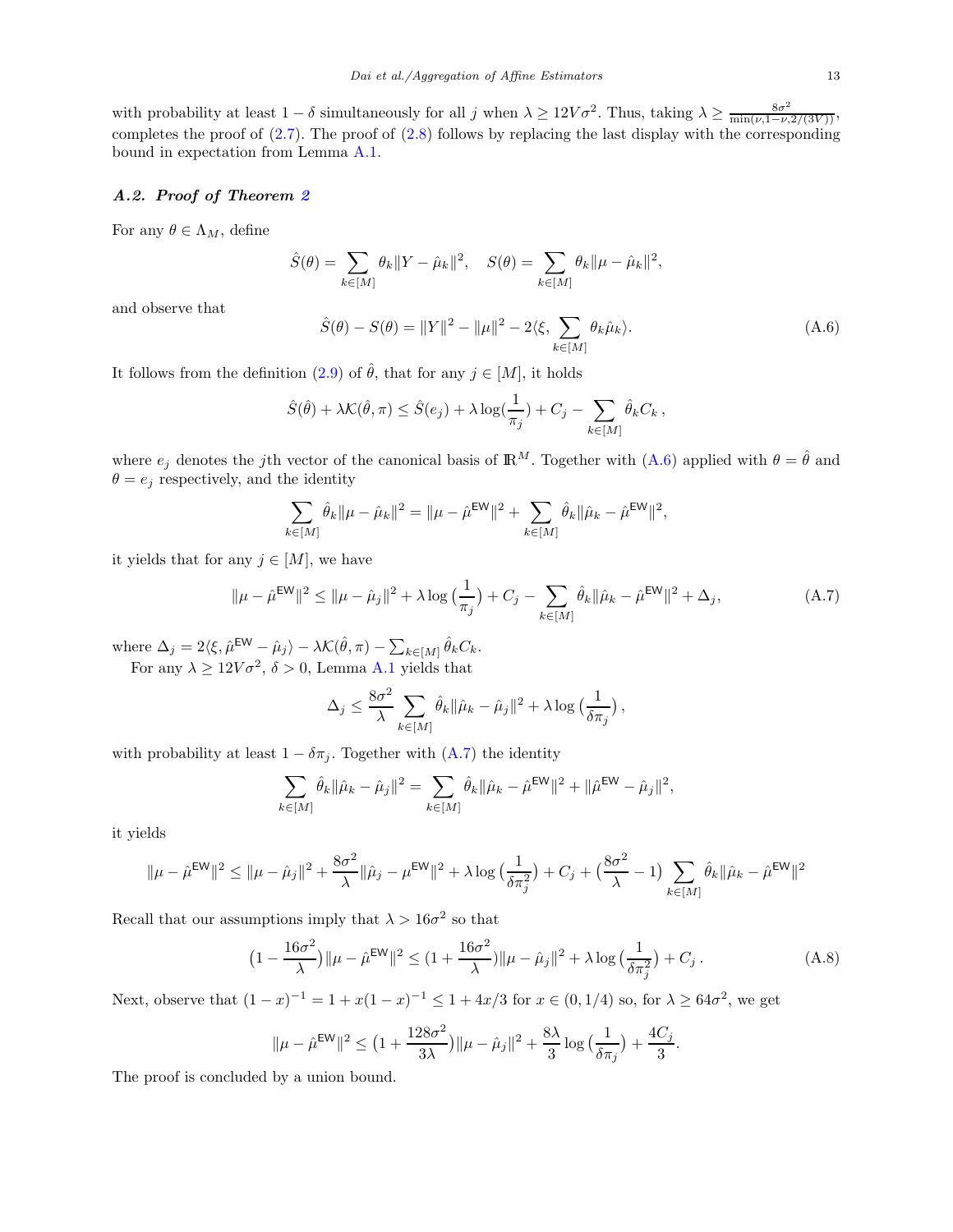# A.3. Proof of Theorem [3](#page-6-0)

Let  $\bar{\beta} \in \mathbb{R}^p$  realize the minimum in the right-hand side of  $(3.2)$  and let  $\bar{J} \subset [p]$  denote the support of  $\bar{\beta}$ . On the one hand, it follows from the Pythagorean identity that

$$
\|\hat{\mu}_{\bar{J}} - \mu\|^2 = \|A_{\bar{J}}Y - \mu\|^2 = \|A_{\bar{J}}\mu - \mu\|^2 + \|A_{\bar{J}}\xi\|^2
$$

Next, since  $||A_{\bar{J}}\xi||^2 \sim \sigma^2 \chi^2_{\text{Rk}(\mathbb{X}_{\bar{J}})}$ , if follows from Lemma [C.1](#page-16-0) together with the inequality  $2\sqrt{ab} \leq a+b$  valid for  $a, b > 0$  that with probability at least  $1 - \delta/2$ , we have

$$
||A_{\bar{J}}\xi||^2 \leq 2\sigma^2 \operatorname{Rk}(\mathbb{X}_{\bar{J}}) + 3\sigma^2 \log(2/\delta) \leq 2\sigma^2 |\bar{\beta}|_0 + 3\sigma^2 \log(2/\delta).
$$

On the other hand, we get from Theorem [1](#page-4-1) that with probability at least  $1 - \delta/2$ , it holds

$$
\|\hat{\mu}^Q - \mu\|^2 \le \|\hat{\mu}_{\bar{J}} - \mu\|^2 + C_{\bar{J}} + 2\lambda \log \left(\frac{2}{\pi_{\bar{J}}\delta}\right).
$$

It can be shown [\[RT12\]](#page-18-5) that

$$
\log(\pi_{\bar{J}}^{-1}) \leq 2|\bar{J}| \log\big(\frac{ep}{|\bar{J}|}\big) + \frac{1}{2} \leq 2|\bar{\beta}|_0 \log\big(\frac{ep}{|\bar{\beta}|_0}\big) + \frac{1}{2} \,.
$$

and we also have that  $C_{\bar{J}} = 4\sigma^2 \operatorname{Rk}(\mathbb{X}_{\bar{J}}) \leq 4\sigma^2 |\bar{\beta}|_0$ .

Putting everything together yields that with probability at least  $1 - \delta$ , it holds

$$
\|\hat{\mu}^{Q} - \mu\|^{2} \le \|A_{\bar{J}}\mu - \mu\|^{2} + 6\sigma^{2}|\bar{\beta}|_{0} + 4\lambda|\bar{\beta}|_{0} \log\left(\frac{ep}{|\bar{\beta}|_{0}}\right) + \lambda + (3\sigma^{2} + 2\lambda)\log(2/\delta)
$$
  

$$
\le \|A_{\bar{J}}\mu - \mu\|^{2} + (5\lambda + 6\sigma^{2})|\bar{\beta}|_{0} \log\left(\frac{2ep}{|\bar{\beta}|_{0}\delta}\right).
$$

To conclude the proof of [\(3.2\)](#page-6-3), it suffices to observe that  $||A_{\bar{J}}\mu - \mu||^2 \le ||\bar{x}\bar{\beta} - \mu||^2$ .

The proof of [\(3.3\)](#page-6-4) follows along the same lines.

# A.4. Proof of Theorem [5](#page-8-3)

Replacing  $\beta$  by  $\theta$  and  $\mathbb{X}_j$  by  $\mu_j$  in the proof of Theorem [3](#page-6-0) leads to

$$
\|\hat{\mu}^Q - \mu\|^2 \le \min_{\theta \in \mathbb{R}^M} \left\{ \|\mu_\theta - \mu\|^2 + 78\sigma^2 |\theta|_0 \log \left( \frac{2eM}{|\theta|_0 \delta} \right) \right\}.
$$

The above display combined with Lemma [1](#page-7-4) yields that for any  $q \in (0,1), R > 0$ ,

$$
\|\hat{\mu}^Q - \mu\|^2 \le \min_{\theta \in \mathbb{R}^M} \left\{ \|\mu_\theta - \mu\|^2 + 78\sigma^2 |\theta|_0 \log \left( \frac{2eM}{|\theta|_0 \delta} \right) \wedge \varphi_{q,M}(\theta; 9\sigma, B) \right\},\
$$

where the function  $\varphi_{q,M}$  is defined in [\(3.7\)](#page-7-1). To complete the proof, if suffices that for any  $\Theta \in \{\mathsf{B}_0(1) \cap \Theta\}$  $B_1(1), B_1(1), \mathbb{R}^M, B_0(D), B_0(D) \cap B_1(1), B_q(R), B_0(D) \cap B_q(R)$ , there exists  $q \in (0, 1)$  and  $R > 0$  such that

$$
\sup_{\theta \in \Theta} \left\{ 66\sigma^2 |\theta|_0 \log \left( \frac{2eM}{|\theta|_0 \delta} \right) \wedge \varphi_{q,M}(\theta; 9\sigma, B) \right\} \leq C\Delta_{n,M}(\Theta).
$$

In the rest of the proof, we treat each case separately. To that ends, write

$$
\psi(\theta) = 78\sigma^2 |\theta|_0 \log \left( \frac{2eM}{|\theta|_0 \delta} \right) \wedge \varphi_{q,M}(\theta; 9\sigma, B).
$$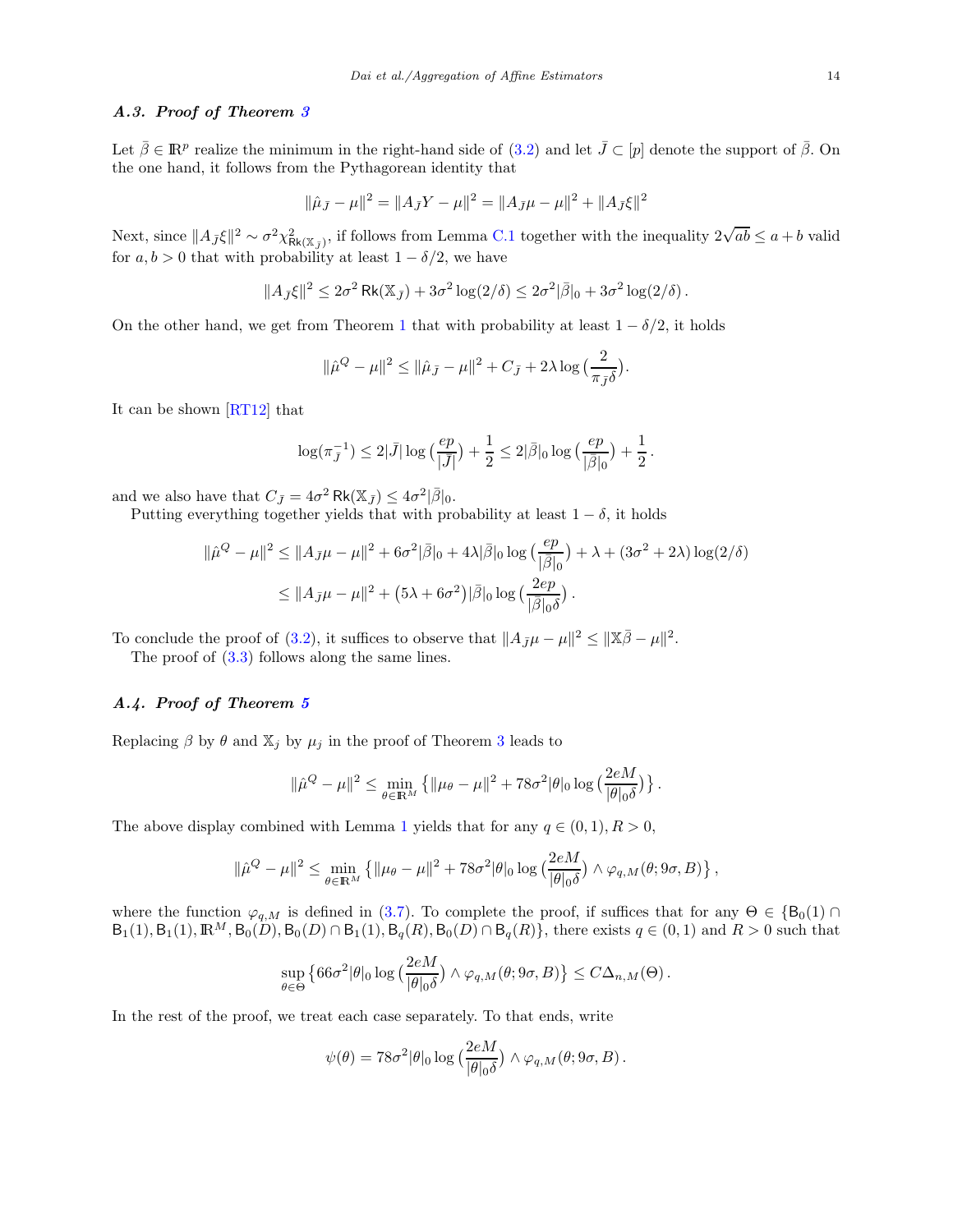MODEL SELECTION AGGREGATION. If  $\Theta = B_0(1)$ , observe that for any  $\theta \in \Theta$ ,

$$
\psi(\theta) \leq 78 \sigma^2 |\theta|_0 \log\big(\frac{2eM}{|\theta|_0 \delta}\big) \leq 78 \sigma^2 \log(\frac{2eM}{\delta})\,.
$$

 $\ell_q$  AND CONVEX AGGREGATION. If  $\Theta = \mathsf{B}_q(R)$  (and in particular,  $\Theta = \mathsf{B}_1(1)$  for convex aggregation), observe that for any  $\theta \in \Theta$ ,

$$
\psi(\theta) \le 78\sigma^2 M \log(2e/\delta) \wedge \varphi_{q,M}(\theta; 9\sigma, B)
$$
  
\$\le \left[17(9\sigma)^{2-q}R^qB^q\left[\overline{\log}\left(\frac{eM}{\delta}\left(\frac{9\sigma}{BR}\right)^q\right)\right]^{1-\frac{q}{2}} \vee 198\sigma^2\overline{\log}\left(\frac{eM}{\delta}\right)\right] \wedge 78\sigma^2M \log\left(\frac{2e}{\delta}\right).

LINEAR AGGREGATION. If  $\Theta = \mathbb{R}^M$ , observe that for any  $\theta \in \Theta$ ,

$$
\psi(\theta) \le 78\sigma^2 |\theta|_0 \log\left(\frac{2eM}{|\theta|_0 \delta}\right) \le 78\sigma^2 M \log\left(\frac{2e}{\delta}\right).
$$

D-LINEAR AGGREGATION. If  $\Theta = \mathsf{B}_{0}(D)$ , observe that for any  $\theta \in \Theta$ ,

$$
\psi(\theta) \le 78\sigma^2 |\theta|_0 \log\left(\frac{2eM}{|\theta|_0 \delta}\right) \le 78\sigma^2 D \log\left(\frac{2eM}{D\delta}\right).
$$

D-CONVEX AGGREGATION. If  $\Theta = \mathsf{B}_0(D) \cap \mathsf{B}_1(1)$ , observe that for any  $\theta \in \Theta$ ,

$$
\psi(\theta) \le 78\sigma^2 |\theta|_0 \log \left(\frac{2eM}{|\theta|_0 \delta}\right) \wedge \varphi_{1,M}(\theta; 9\sigma, B)
$$
  

$$
\le \left[153\sigma B \left[\overline{\log}\left(\frac{9eM\sigma}{\delta B}\right)\right]^{\frac{1}{2}} \vee 198\sigma^2 \overline{\log}\left(\frac{eM}{\delta}\right)\right] \wedge 78\sigma^2 D \log\left(\frac{2eM}{D\delta}\right).
$$

 $D-\ell_q$  AND D-CONVEX AGGREGATION. If  $\Theta = \mathsf{B}_0(D) \cap \mathsf{B}_q(R)$  (and in particular,  $q = 1, R = 1$  for convex aggregation), observe that for any  $\theta \in \Theta$ ,

$$
\psi(\theta) \le 78\sigma^2 |\theta|_0 \log \left(\frac{2eM}{|\theta|_0 \delta}\right) \wedge \varphi_{q,M}(\theta; 9\sigma, B)
$$
  

$$
\le \left[17(9\sigma)^{2-q} R^q B^q \left[\overline{\log}\left(\frac{eM}{\delta}\left(\frac{9\sigma}{BR}\right)^q\right)\right]^{1-\frac{q}{2}} \vee 198\sigma^2 \overline{\log}\left(\frac{eM}{\delta}\right)\right] \wedge 78\sigma^2 D \log\left(\frac{2eM}{D\delta}\right).
$$

# <span id="page-14-0"></span>Appendix B: A generalized Maurey argument

# B.1. Decay of coefficients on  $\ell_q$ -balls

For any  $q > 0, \theta \in \mathbb{R}^M$ , recall that  $|\theta|_q$  denotes the  $\ell_q$ -norm of  $\theta$  and is defined by

$$
|\theta|_q = \Big(\sum_{j\in[M]} |\theta_j|^q\Big)^{\frac{1}{q}}\,.
$$

It is known  $[John1]$  that if  $q < 1$ , such balls contain sparse signals, in the sense that their coefficients decay at a certain polynomial rate. This is quantified by the following lemma that yields a much sharper result than the one obtained using weak  $\ell_{q}$ -balls, especially for q close to 1.

<span id="page-14-1"></span>**Lemma B.1.** Fix  $R > 0$  and  $q \in (0, 1)$ . For any  $\theta \in \mathsf{B}_q(R)$ , let  $|\theta_{(1)}| \geq \ldots \geq |\theta_{(M)}|$  denote a non-increasing rearrangement of the absolute values of the coefficients of  $\theta$ . Then for any integer m such that  $1 \le m \le M$ , it holds

$$
\sum_{j=m+1}^{M} |\theta_{(j)}| \leq |\theta|_q m^{1-\frac{1}{q}}.
$$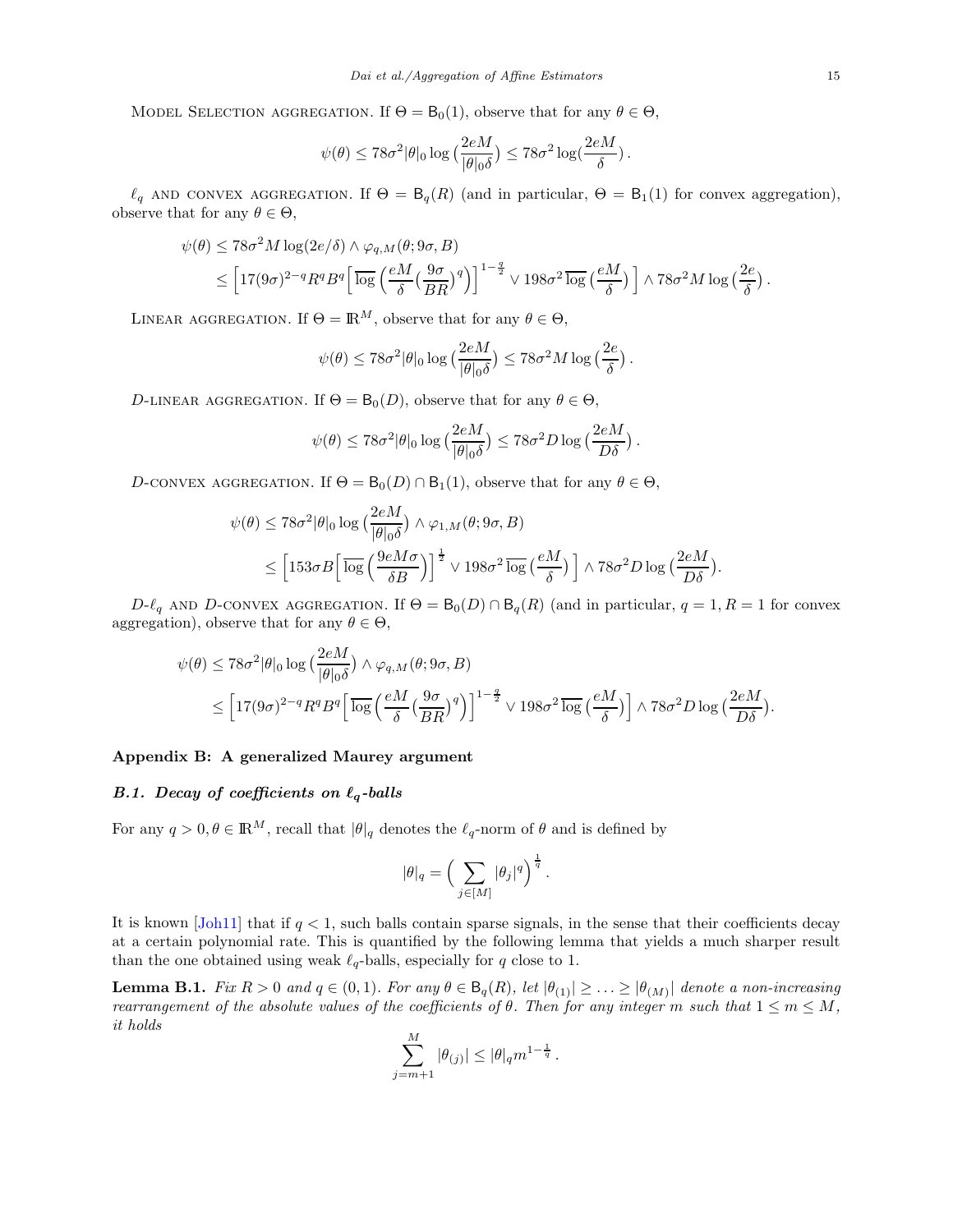*Proof.* Let  $\{v_j\}_{j\geq 1}$  be an infinite sequence such that  $v_j = |\theta_{(j)}|$  for  $j \in [M]$  and  $v_j = 0$  for  $j \geq M + 1$ . Next for any  $k \geq 0$ , let  $B_k$  denote the block of m consecutive integers defined by  $B_k = \{km+1,\ldots,(k+1)m\}$ and observe that

$$
\sum_{j=m+1}^{M} |\theta_{(j)}| = \sum_{j \ge m+1} v_j = \sum_{k \ge 1} \sum_{j \in B_k} v_j = \sum_{k \ge 1} \sum_{j \in B_k} (v_j^q)^{\frac{1}{q}}
$$
  

$$
\le \sum_{k \ge 1} \sum_{j \in B_k} \left(\frac{1}{m} \sum_{i \in B_{k-1}} v_i^q\right)^{\frac{1}{q}}
$$
  

$$
= m^{1-\frac{1}{q}} \sum_{k \ge 1} \left(\sum_{i \in B_{k-1}} v_i^q\right)^{\frac{1}{q}}
$$
  

$$
\le m^{1-\frac{1}{q}} \left(\sum_{k \ge 1} \sum_{i \in B_{k-1}} v_i^q\right)^{\frac{1}{q}}
$$
  

$$
= |\theta|_q m^{1-\frac{1}{q}},
$$

where in the last inequality, we use the fact that  $a^p + b^p \le (a+b)^p$  for any  $a, b > 0, p \ge 1$ .

## B.2. Proof of Lemma [1](#page-7-4)

We begin by an approximation bound a la Maurey on  $\ell_q$  balls.

<span id="page-15-1"></span>**Lemma B.2.** Let  $\mu_1, \ldots, \mu_M \in \mathbb{R}^M$  be such that  $\max_j ||\mu_j||^2 \leq B^2$ . Then for any  $\mu \in \mathbb{R}^M$ , any  $q, \theta$ , and any positive integer  $m \leq M/2$ , there exists  $\theta^m \in \mathbb{R}^M$  such that  $|\theta^m|_0 \leq 2m$  and

<span id="page-15-0"></span>
$$
\|\mu_{\theta^m} - \mu\|^2 \le \|\mu_{\theta} - \mu\|^2 + B^2 |\theta|_q^2 m^{1 - \frac{2}{q}}.
$$
\n(B.9)

*Proof.* Fix  $q \in (0,1]$  and  $\theta \in \mathbb{R}^M$ . Denote by  $|\theta_{(1)}| \geq \ldots \geq |\theta_{(M)}| \geq 0$  a non-decreasing rearrangement of the absolute value of the coordinates of  $\theta$ . Next, decompose the vector  $\theta$  into  $\theta = \alpha + \beta$  so that  $\mu_{\theta} = \mu_{\alpha} + \mu_{\beta}$ , where  $\alpha$  and  $\beta$  have disjoint support and  $\alpha \in B_0(m)$  is supported by the m indices with the largest absolute coordinates of  $\theta$ . Since  $\theta \in \mathsf{B}_q$ , it follows form Lemma [B.1](#page-14-1) that the  $\ell_1$ -norm of  $\beta = \theta - \alpha$  satisfies

$$
|\beta|_1 = \sum_{j=m+1}^M |\theta_{(j)}| \le |\theta|_q m^{1-\frac{1}{q}} =: r.
$$

Therefore,  $\beta \in r\mathsf{B}_1$ . We now use Maurey's empirical method [\[Pis81\]](#page-18-15) to find a m-sparse approximate of  $\mu_{\beta}$ . Define a random vector  $U \in \mathbb{R}^{M}$  with values in  $\{0, \pm r\mu_1, \dots, \pm r\mu_M\}$  by  $P[U = r\text{sign}(\beta_i)\mu_i] = |\beta_i|/r$ and  $P[U = 0] = 1 - |\beta|_1/r$ . Let  $U_1, \ldots, U_m$  be *i.i.d.* copies of U and notice that  $\mathbb{E}[U] = \mu_\beta$  and  $||U|| \le$  $r \max_i ||\mu_i|| \leq rB$ . It yields,

$$
\mathbb{E}\|\mu-\mu_\alpha-\frac{1}{m}\sum_{i=1}^mU_i\|^2=\|\mu-\mu_\theta\|^2+\frac{\mathbb{E}\|U-\mathbb{E} U\|^2}{m}\leq \|\mu-\mu_\theta\|^2+\frac{(rB)^2}{m}.
$$

Therefore there exists some realization  $\mu_{\theta^m}$  of the random vector  $\mu_{\alpha} + \frac{1}{m} \sum_{i=1}^m U_i$  for which [\(B.9\)](#page-15-0) holds and  $|\theta^m|_0 \leq 2m$ .

We now return to the proof of Lemma [1.](#page-7-4) Define

$$
A = \min_{\theta \in \mathbb{R}^M} \left\{ \|\mu_\theta - \mu\|^2 + \nu^2 |\theta|_0 \log \left( \frac{2eM}{|\theta|_0 \delta} \right) \right\}.
$$

Fix  $\theta \in \mathbb{R}^M$  and define  $m = \lceil x \rceil$  where

$$
x = \frac{B^q |\theta|_q^q}{\nu^q} \left[ \overline{\log} \left( \frac{e M \nu^q}{B^q |\theta|_q^q \delta} \right) \right]^{-\frac{q}{2}} > 0,
$$

□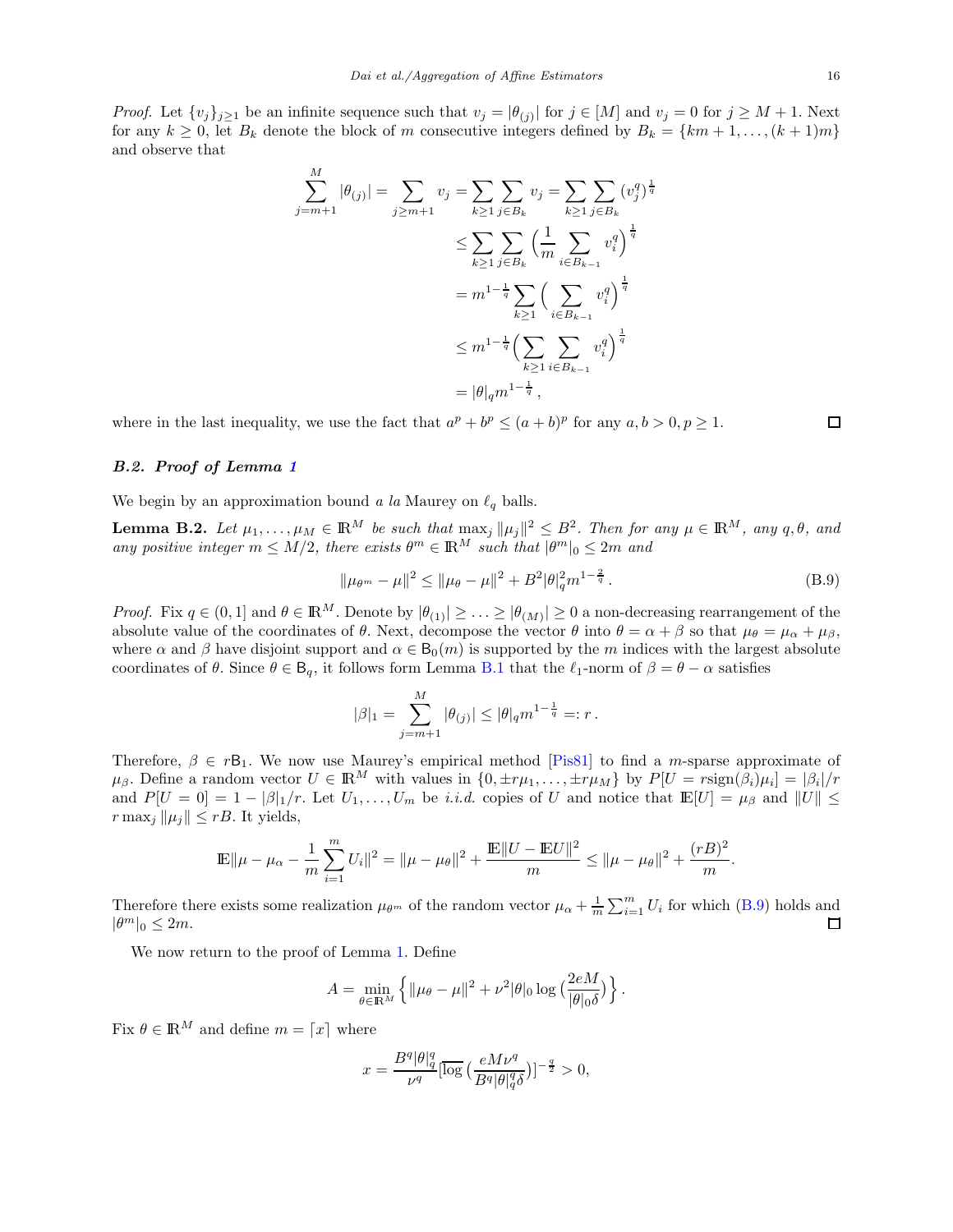First, if  $m > |\theta|_0/2$ , we use the simple bound

$$
A \leq \|\mu_{\theta} - \mu\|^2 + \nu^2 |\theta|_0 \log \big(\frac{2eM}{|\theta|_0 \delta}\big) \leq \|\mu_{\theta} - \mu\|^2 + 2\nu^2 m \overline{\log} \big(\frac{eM}{m \delta}\big).
$$

Next, if  $m \le |\theta|_0/2$ , it follows from Lemma [B.2](#page-15-1) that there exists  $\theta^m$  such that  $|\theta^m|_0 \le 2m$  and

$$
A \le ||\mu_{\theta^m} - \mu||^2 + 2\nu^2 m \log\left(\frac{eM}{m\delta}\right)
$$
  
\$\le ||\mu\_{\theta} - \mu||^2 + 2\nu^2 m \log\left(\frac{eM}{m\delta}\right) + B^2 |\theta|\_q^2 m^{1-\frac{2}{q}}\$.

Therefore, whether  $m > |\theta|_0/2$  or  $m \leq |\theta|_0/2$ , it holds for any  $\theta \in \mathbb{R}^M$ ,

<span id="page-16-1"></span>
$$
A \le ||\mu_{\theta} - \mu||^2 + 2\nu^2 m \log\left(\frac{eM}{m\delta}\right) + B^2 |\theta|_q^2 m^{1-\frac{2}{q}}.
$$
 (B.10)

To control the right-hand side of  $(B.10)$ , consider two cases for the value of x.

CASE 1: If  $x < 1$ , we have  $m = 1$  and we will show  $B^2 |\theta|_q^2 \leq \nu^2 \overline{\log}(eM/\delta)$ . Indeed, if  $B|\theta|_q \leq \nu$ , then this bound holds trivially and if  $B|\theta|_q \geq \nu$ , then  $x \geq (B|\theta|_q/\nu)^q [\log(eM/\delta)]^{-\frac{q}{2}}$ . Together with  $x < 1$ , the last inequality implies that  $B^2|\theta|^2_q \leq \nu^2 \overline{\log}(eM/\delta)$ . Therefore, in CASE 1, we have

$$
A \le ||\mu_{\theta} - \mu||^2 + 3\nu^2 (eM/\delta).
$$

CASE 2:If  $x \geq 1$ , then  $x \leq m \leq 2x$ . Together with the fact that  $\overline{\log}(t) \overline{\log}(t) \leq 2 \overline{\log}(t)$ , for any  $t > 0$ , it yields

$$
2\nu^2 m \overline{\log}\left(\frac{eM}{m\delta}\right) + B^2 |\theta|_q^2 m^{1-\frac{2}{q}} \le 4\nu^2 x \overline{\log}\left(\frac{eM}{2x\delta}\right) + B^2 |\theta|_q^2 x^{1-\frac{2}{q}}
$$
  

$$
\le 16\nu^{2-q} B^q |\theta|_q^q \left[ \overline{\log}\left(\frac{eM\nu^q}{B^q |\theta|_q^q \delta}\right) \right]^{1-\frac{q}{2}} + \nu^{2-q} B^q |\theta|_q^q \left[ \overline{\log}\left(\frac{eM\nu^q}{B^q |\theta|_q^q \delta}\right) \right]^{1-\frac{q}{2}}
$$
  

$$
\le 17\nu^{2-q} B^q |\theta|_q^q \left[ \overline{\log}\left(\frac{eM\nu^q}{B^q |\theta|_q^q \delta}\right) \right]^{1-\frac{q}{2}}.
$$

Putting the two cases together with  $(B.10)$ , we get that

$$
A \leq \min_{\theta \in \mathbb{R}^M} \left\{ \|\mu_\theta - \mu\|^2 + \varphi_{q,M}(\theta; \nu, B) \right\},\,
$$

where

$$
\varphi_{q,M}(\theta;\nu,B)\,=\,3\nu^2\,\overline{\log}\,\big(\frac{eM}{\delta}\big)\vee 17\nu^{2-q}B^q|\theta|_q^q\Big[\,\overline{\log}\,\big(\frac{eM\nu^q}{B^q|\theta|_q^q\delta}\big)\Big]^{1-\frac{q}{2}}.
$$

# Appendix C: Technical lemmas

# C.1. Deviations of a  $\chi^2$  distribution

Let us first recall Lemma 1 of  $[LM00]$  in a form that is adapted to our purpose. We omit its proof.

<span id="page-16-0"></span>**Lemma C.1.** Suppose  $(Z_1, \dots, Z_k)$  are i.i.d. standard Gaussian random variables. Let  $a_1, \dots, a_k$  be nonnegative numbers and define  $|a|_{\infty} = \max_{i \in [k]} a_i$ ,  $|a|_2^2 = \sum_{i=1}^k a_i^2$ . Let

$$
S = \sum_{i=1}^{k} a_i (Z_i^2 - 1).
$$

Then for any u such that  $0 < 2|a|_{\infty} u < 1$ , it holds

$$
\mathbb{E}\left[\exp\left(uS\right)\right] \leq \exp\left(\frac{|a|_2^2 u^2}{1 - 2|a|_\infty u}\right).
$$

and for any  $t > 0$ ,

$$
\mathbb{P}(S > 2|a|_2\sqrt{t} + 2|a|_\infty t) \le e^{-t}
$$

.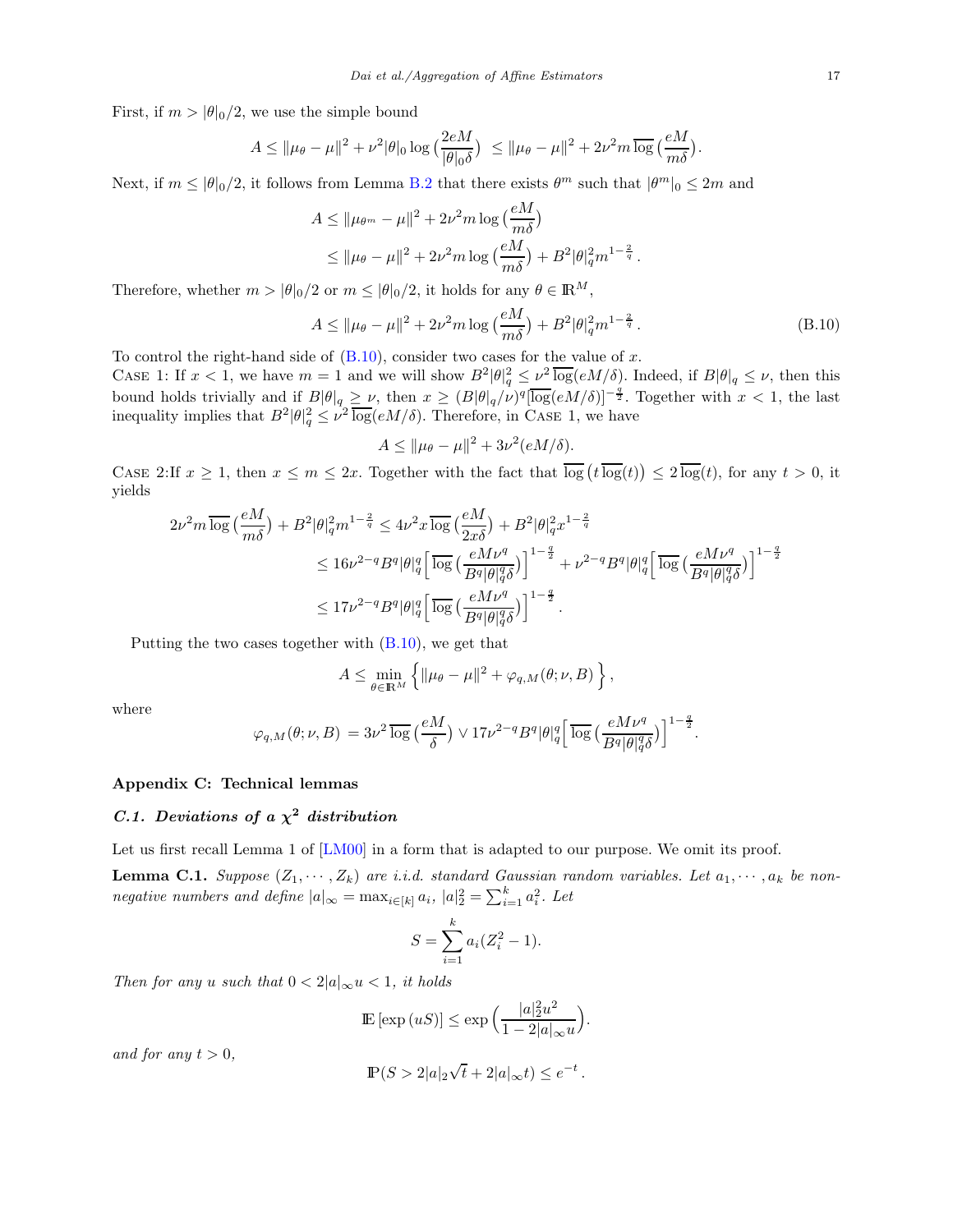#### References

- <span id="page-17-17"></span>[AL11] Pierre Alquier and Karim Lounici, *PAC-Bayesian bounds for sparse regression estimation with* exponential weights, Electron. J. Stat. 5 (2011), 127–145. [MR2786484 \(2012e:62240\)](http://www.ams.org/mathscinet-getitem?mr=2786484)
- <span id="page-17-10"></span>[Aud08] Jean-Yves Audibert, Progressive mixture rules are deviation suboptimal, Advances in Neural Information Processing Systems 20 (J.C. Platt, D. Koller, Y. Singer, and S. Roweis, eds.), MIT Press, Cambridge, MA, 2008, pp. 41–48.
- <span id="page-17-18"></span>[BRT09] Peter J. Bickel, Ya'acov Ritov, and Alexandre B. Tsybakov, Simultaneous analysis of Lasso and Dantzig selector, Ann. Statist. 37 (2009), no. 4, 1705–1732. [MR2533469](http://www.ams.org/mathscinet-getitem?mr=MR2533469)
- <span id="page-17-21"></span>[BTW07] Florentina Bunea, Alexandre B. Tsybakov, and Marten H. Wegkamp, Sparsity oracle inequalities for the Lasso, Electron. J. Stat. 1 (2007), 169–194 (electronic). [MR2312149 \(2008h:62101\)](http://www.ams.org/mathscinet-getitem?mr=MR2312149)
- <span id="page-17-9"></span>[Cat99] O. Catoni, Universal aggregation rules with exact bias bounds., Tech. report, Laboratoire de Probabilités et Modeles Aléatoires, Preprint 510., 1999.
- <span id="page-17-16"></span>[Cat04] Olivier Catoni, Statistical learning theory and stochastic optimization, Lecture Notes in Mathematics, vol. 1851, Springer-Verlag, Berlin, 2004, Lecture notes from the 31st Summer School on Probability Theory held in Saint-Flour, July 8–25, 2001. [MR2163920 \(2006d:62004\)](http://www.ams.org/mathscinet-getitem?mr=2163920)
- <span id="page-17-12"></span>[Coh66] Arthur Cohen, All admissible linear estimates of the mean vector, Ann. Math. Statist. 37 (1966), 458–463. [MR0189164 \(32 #6591\)](http://www.ams.org/mathscinet-getitem?mr=0189164)
- <span id="page-17-13"></span>[CT01] L. Cavalier and A. B. Tsybakov, *Penalized blockwise Stein's method, monotone oracles and sharp* adaptive estimation, Math. Methods Statist. 10 (2001), no. 3, 247–282, Meeting on Mathematical Statistics (Marseille, 2000). [MR1867161 \(2002i:62054\)](http://www.ams.org/mathscinet-getitem?mr=1867161)
- <span id="page-17-1"></span>[DRZ12] Dong Dai, Philippe Rigollet, and Tong Zhang, Deviation optimal learning using greedy Qaggregation, Ann. Statist. 40 (2012), no. 3, 1878–1905.
- <span id="page-17-0"></span>[DS12] Arnak S. Dalalyan and Joseph Salmon, Sharp oracle inequalities for aggregation of affine estimators, Ann. Statist. 40 (2012), no. 4, 2327–2355. [MR3059085](http://www.ams.org/mathscinet-getitem?mr=3059085)
- <span id="page-17-7"></span>[DT07] Arnak S. Dalalyan and Alexandre B. Tsybakov, Aggregation by exponential weighting and sharp oracle inequalities, Learning theory, Lecture Notes in Comput. Sci., vol. 4539, Springer, Berlin, 2007, pp. 97–111. [MR2397581](http://www.ams.org/mathscinet-getitem?mr=MR2397581)
- <span id="page-17-8"></span>[DT08] A. Dalalyan and A.B. Tsybakov, Aggregation by exponential weighting, sharp PAC-bayesian bounds and sparsity, Machine Learning 72 (2008), no. 1, 39–61.
- <span id="page-17-20"></span>[FPRU10] Simon Foucart, Alain Pajor, Holger Rauhut, and Tino Ullrich, The Gelfand widths of  $\ell_p$ -balls for  $0 < p \le 1$ , J. Complexity 26 (2010), no. 6, 629–640. [MR2735423 \(2012b:41039\)](http://www.ams.org/mathscinet-getitem?mr=2735423)
- <span id="page-17-19"></span>[Gir08] Christophe Giraud, Mixing least-squares estimators when the variance is unknown, Bernoulli 14 (2008), no. 4, 1089–1107. [MR2543587](http://www.ams.org/mathscinet-getitem?mr=MR2543587)
- <span id="page-17-14"></span>[GN92] G. K. Golubev and M. Nussbaum, Adaptive spline estimates in a nonparametric regression model, Teor. Veroyatnost. i Primenen. 37 (1992), no. 3, 554–561. [MR1214361](http://www.ams.org/mathscinet-getitem?mr=1214361)
- <span id="page-17-2"></span>[Gru98] Marvin H. J. Gruber, *Improving efficiency by shrinkage*, Statistics: Textbooks and Monographs, vol. 156, Marcel Dekker Inc., New York, 1998, The James-Stein and ridge regression estimators. [MR1608582 \(99c:62196\)](http://www.ams.org/mathscinet-getitem?mr=1608582)
- <span id="page-17-4"></span>[JN00] Anatoli Juditsky and Arkadii Nemirovski, Functional aggregation for nonparametric regression, Ann. Statist. 28 (2000), no. 3, 681–712. [MR1792783 \(2001k:62059\)](http://www.ams.org/mathscinet-getitem?mr=MR1792783)
- <span id="page-17-3"></span>[Joh11] Iain M. Johnstone, *Gaussian estimation: Sequence and wavelet models*, Unpublished Manuscript., December 2011.
- <span id="page-17-6"></span>[LB06] Gilbert Leung and A.R. Barron, Information theory and mixing least-squares regressions, Information Theory, IEEE Transactions on 52 (2006), no. 8, 3396–3410.
- <span id="page-17-5"></span>[Lec07] Guillaume Lecué, *Optimal rates of aggregation in classification under low noise assumption*, Bernoulli 13 (2007), no. 4, 1000–1022. [MR2364224 \(2009c:62099\)](http://www.ams.org/mathscinet-getitem?mr=MR2364224)
- <span id="page-17-22"></span>[LM00] B. Laurent and P. Massart, Adaptive estimation of a quadratic functional by model selection, Ann. Statist. 28 (2000), no. 5, 1302–1338.
- <span id="page-17-11"></span>[LM09] Guillaume Lecué and Shahar Mendelson, *Aggregation via empirical risk minimization*, Probab. Theory Related Fields 145 (2009), no. 3-4, 591–613. [MR2529440 \(2010i:62114\)](http://www.ams.org/mathscinet-getitem?mr=2529440)
- <span id="page-17-15"></span>[LM12] , General nonexact oracle inequalities for classes with a subexponential envelope, Ann. Statist. 40 (2012), no. 2, 832–860. [MR2933668](http://www.ams.org/mathscinet-getitem?mr=2933668)